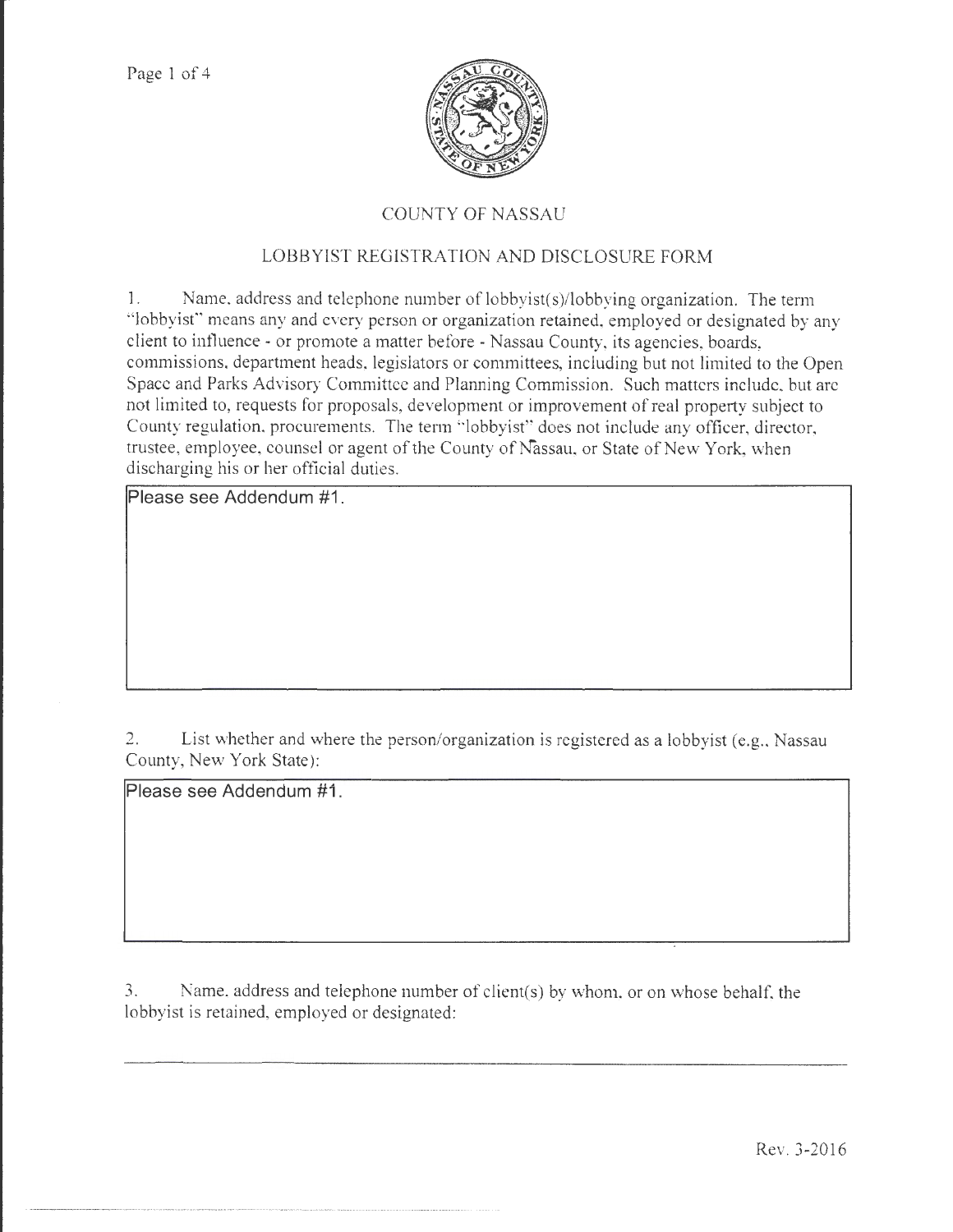I

Please see Addendum #2 (Amended)

4. Describe lobbying activity conducted, or to be conducted, in Nassau County. and identify client(s) for each activity listed. See page 4 for a complete description of lobbying activities.

Provide information, including costs and possible revenue generation, through meetings, telephone calls and written communications regarding the goods and services to our clients. Actively support or oppose executive and/or legislative proposals which would benefit or adversely affect our clients and their future business opportunities.

This applies to all clients listed in Addendum #2 (Amended).

5. The name of persons, organizations or governmental entities before whom the lobbyist expects to lobby:

Nassau County Executive Nassau County Legislative Nassau County Board of Elections Nassau County Attorney's Office Nassau County Department of Assessment Nassau County Department of Human Services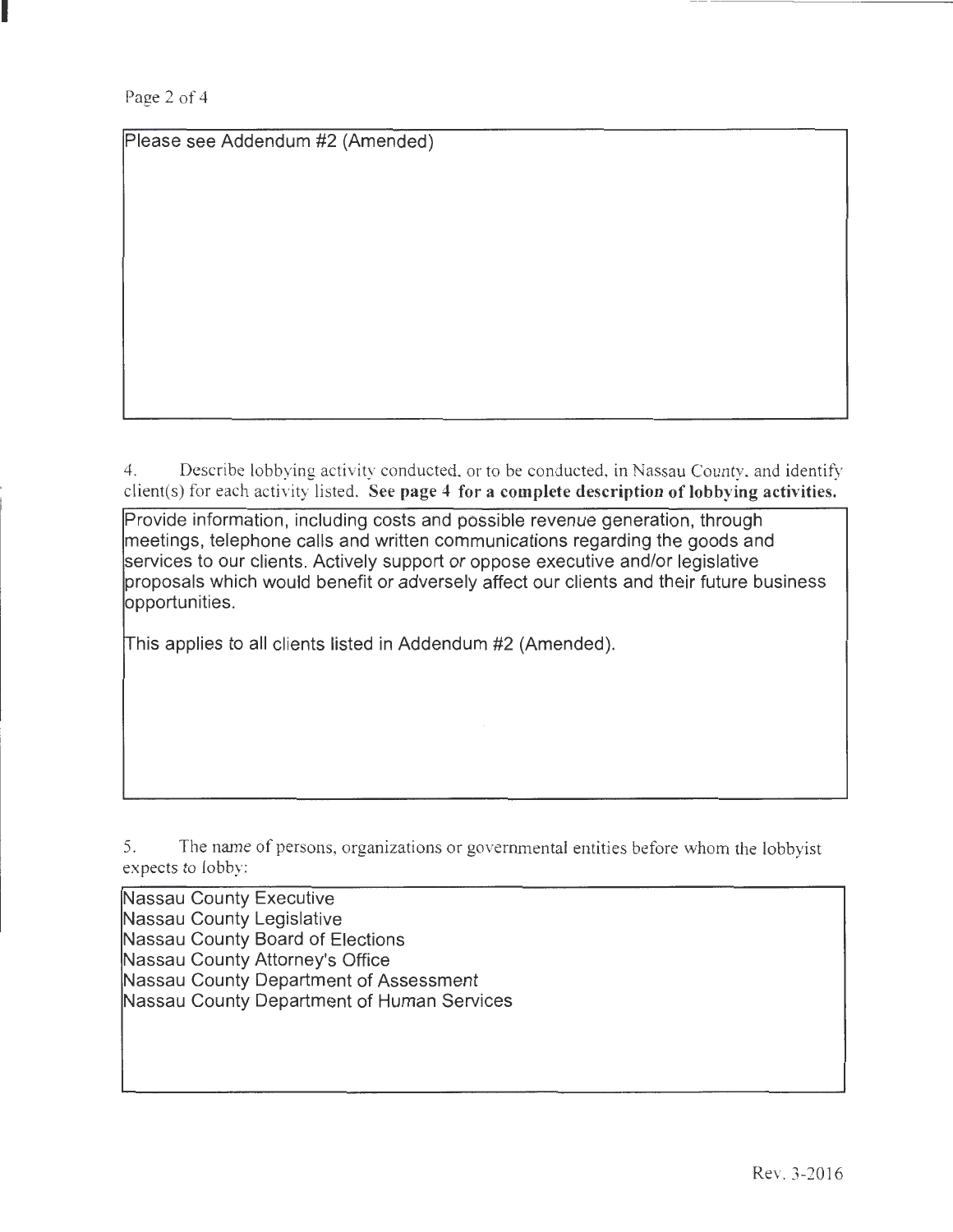# Davidoff Hutcher & Citron LLP Lobbyists Engaging Nassau County Addendum# 1

| Name                  | <b>Address</b>                                                                | <b>Phone Number</b> | <b>Registered to Lobby in</b>                                                               |
|-----------------------|-------------------------------------------------------------------------------|---------------------|---------------------------------------------------------------------------------------------|
| Charles Capetanakis   | Davidoff Hutcher & Citron LLP<br>605 Third Avenue<br>New York, New York 10158 | 212-557-7200        | Nassau County<br>New York City<br><b>New York State</b>                                     |
| Sean Crowley          | Davidoff Hutcher & Citron LLP<br>605 Third Avenue<br>New York, New York 10158 | 212-557-7200        | Nassau County<br>New York City<br><b>New York State</b><br>Federal                          |
| Sid Davidoff          | Davidoff Hutcher & Citron LLP<br>605 Third Avenue<br>New York, New York 10158 | 212-557-7200        | Nassau County<br>New York City<br><b>New York State</b><br>Federal                          |
| Arthur Goldstein      | Davidoff Hutcher & Citron LLP<br>605 Third Avenue<br>New York, New York 10158 | 212-557-7200        | <b>Nassau County</b><br>New York City<br><b>New York State</b><br>Federal                   |
| John B. Kiernan       | Davidoff Hutcher & Citron LLP<br>605 Third Avenue<br>New York, New York 10158 | 212-557-7200        | Nassau County<br><b>Suffolk County</b><br>New York City<br><b>New York State</b><br>Federal |
| Stephen A. Malito     | Davidoff Hutcher & Citron LLP<br>605 Third Avenue<br>New York, New York 10158 | 212-557-7200        | Nassau County<br><b>Suffolk County</b><br>New York City<br><b>New York State</b><br>Federal |
| Nicole L. Weingartner | Davidoff Hutcher & Citron LLP<br>605 Third Avenue<br>New York, New York 10158 | 212-557-7200        | Nassau County<br><b>Suffolk County</b><br>New York City<br><b>New York State</b>            |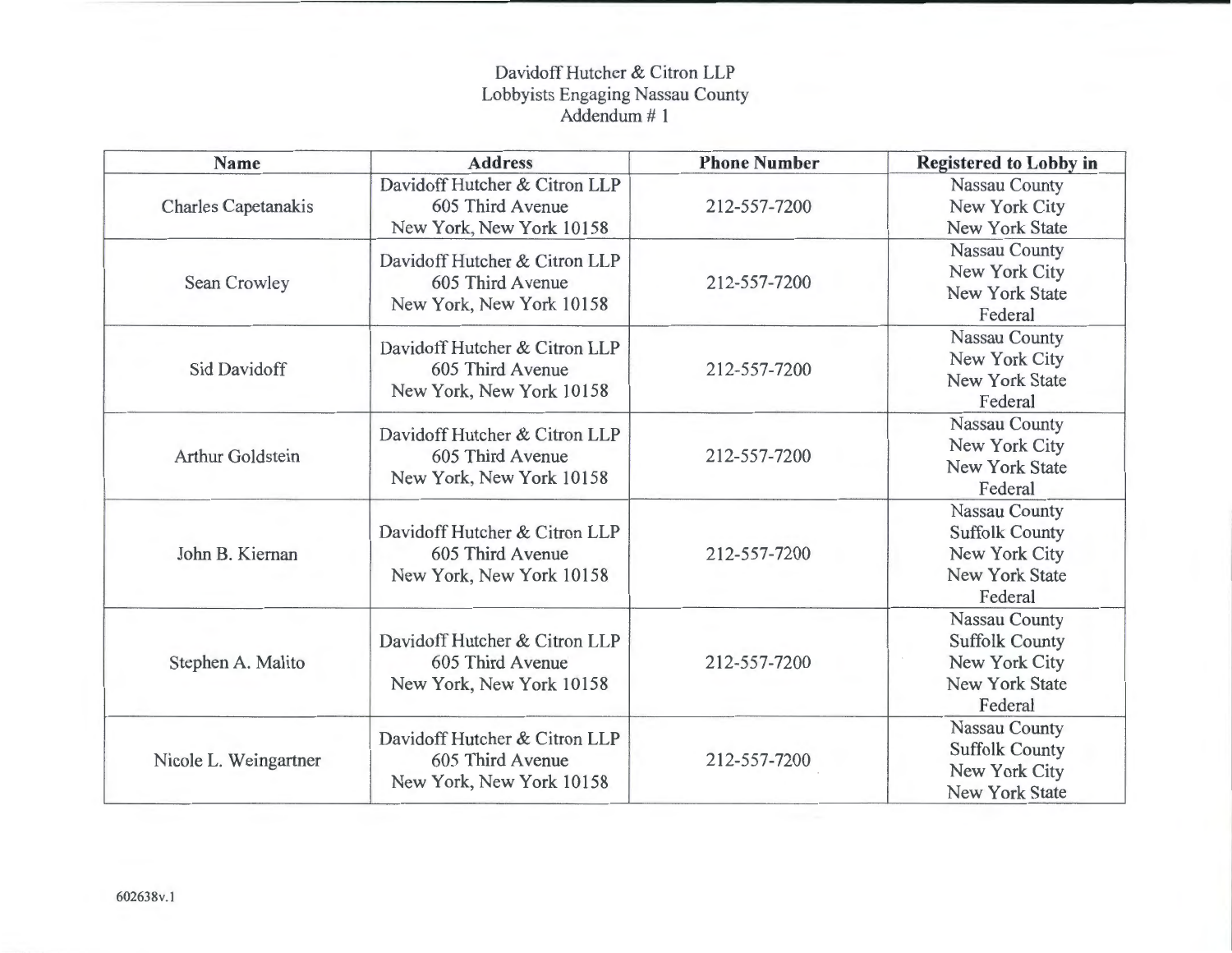# Davidoff Hutcher & Citron LLP Clients Clients Represented in Nassau County Addendum #2

| <b>Name</b>                                                                                            | <b>Address</b>                                                   | <b>Phone Number</b> |
|--------------------------------------------------------------------------------------------------------|------------------------------------------------------------------|---------------------|
| Election Systems & Software                                                                            | 11208 John Galt Blvd.<br>Omaha, NE 68137                         | 1-877-377-8683      |
| Nassau Village Officials Association                                                                   | P.O. Box 484<br>New Hyde Park, NY 11040-5572                     | 516-437-1455        |
| Castagna Realty Co., Inc.                                                                              | 2110 Northern Blvd., Suite 201<br>Manhasset, New York 11030      | 516-627-6700        |
| Syosset Park Development, LLC<br>c/o Simon Property Group, Inc.<br>(FKA Oyster Bay Realty)             | 225 West Washington Street, 14th Floor<br>Indianapolis, IN 46204 | 317-263-7083        |
| RELX Inc. and affiliated entities including<br>subsidiary Elsevier<br>(FKA Reed Elsevier Inc. et. al.) | 1150 18th Street, NW, Suite 600<br>Washington, DC 20036          | 202-857-8235        |
| Family Residences and Essential<br>Enterprises, Inc. (FREE)                                            | 191 Bethpage Sweet Hollow Road<br>Old Bethpage, New York 11804   | 516-870-1600        |
| North Shore Board of Education                                                                         | 112 Franklin Avenue<br>Sea Cliff, New York 11579                 | 516-277-7801        |
| A. Vournou Construction<br>Management Group LLC                                                        | 6500 Jericho Turnpike<br>Syosset, New York 11791                 | 516-513-1262        |
| <b>SCO Family of Services</b>                                                                          | 1 Alexander Place<br>Glen Cove, New York 11542                   | 516-671-1253        |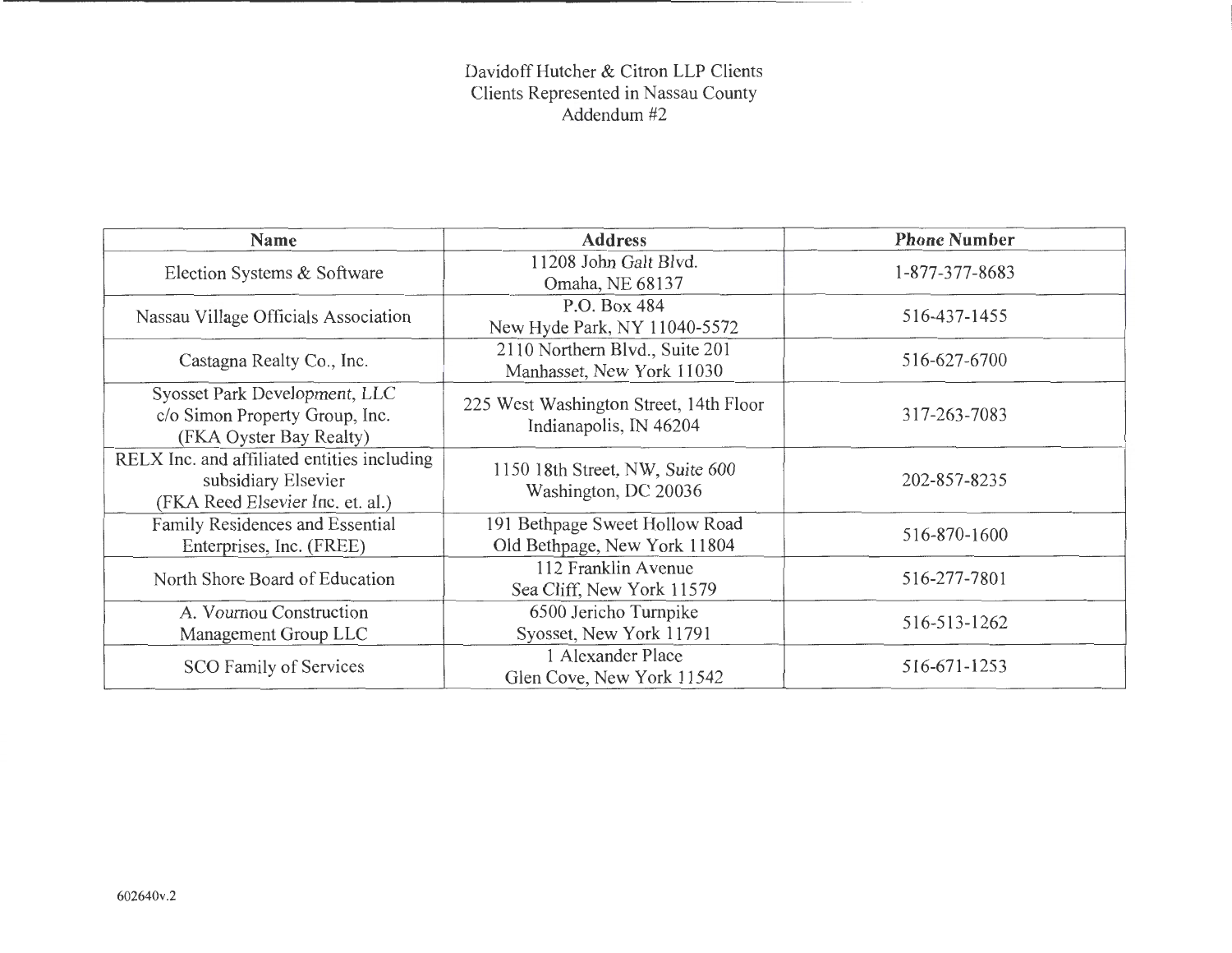

 $\ddot{\cdot}$ 

ATTORNEYS AT LAW 605 THIRD AVENUE NEW YORK, NEW YORK 10158

> 1EL: C2 I 2) 557-7200 FAX: C2 I 2) 286-1 884 WWW.DHCLEGAL.COM

GARDEN CITY, NY 11530 15 I 6) <:46-6400 **ALBANY** 

**FIRM OFFICES GARDEN CITY** ATTORNEYS AT LAW 200 GARDEN CITY PLAZA

GOVERNMENT REIAIONS 150 STATE STREET ALBANY. NY 12207  $(518)465-8230$ 

WASHINGTON, **D.C.** GCM:RNMENT REl.ATIONS I 2 I I CONNECTICUT AVENUE, N.W. WASHINGTON, D.C. 20036 1.202>347-1117

WRITER'S DIRECT: (646) 428-3286 E-MAIL: sec@dhclegal.com

June 26, 2017

Rose Anello, Chief Strategy Officer SCO Family of Services 1 Alexander Place Glen Cove, New York 11542



Re: Lobbying Retainer Agreement

Dear Ms. Anello:

This letter shall serve as the retainer for Davidoff Hutcher and Citron LLP ("DHC") to provide government relations and lobbying services for SCO Family of Services ("SCO"). Specifically, DHC will represent SCO before the Office of the Governor of the State of New York/ Office of the Mayor of New York City, New York State/ City Legislatures and State/ NY city administrative agencies.

The period of this retainer agreement is from July 1st, 2017 through June 30th, 2018. Our firm shall be paid in monthly installments of \$7,500.00 commencing July 1<sup>st</sup> 2017. Please note this retainer agreement becomes effective when all parties have executed said agreement. Either party to this retainer agreement may cancel said agreement at any time upon giving 30 days written notice to the other party.

In addition to the fixed fee payments above, during the course of our representation, costs may be incurred for which you will be responsible. Costs are such items as messenger fees, filing fees, long distance telephone calls, photocopying, etc. You will be billed separately for all costs incurred on your behalf.

The State of New York has adopted a Fee Dispute Resolution Program that provides for informal and expeditious resolution of fee disputes between attorneys and clients . Among other things, that program permits a client under some circumstances to demand that a fee dispute be arbitrated. We will provide the necessary information concerning this program in the event of a dispute concerning our fee, or at your request.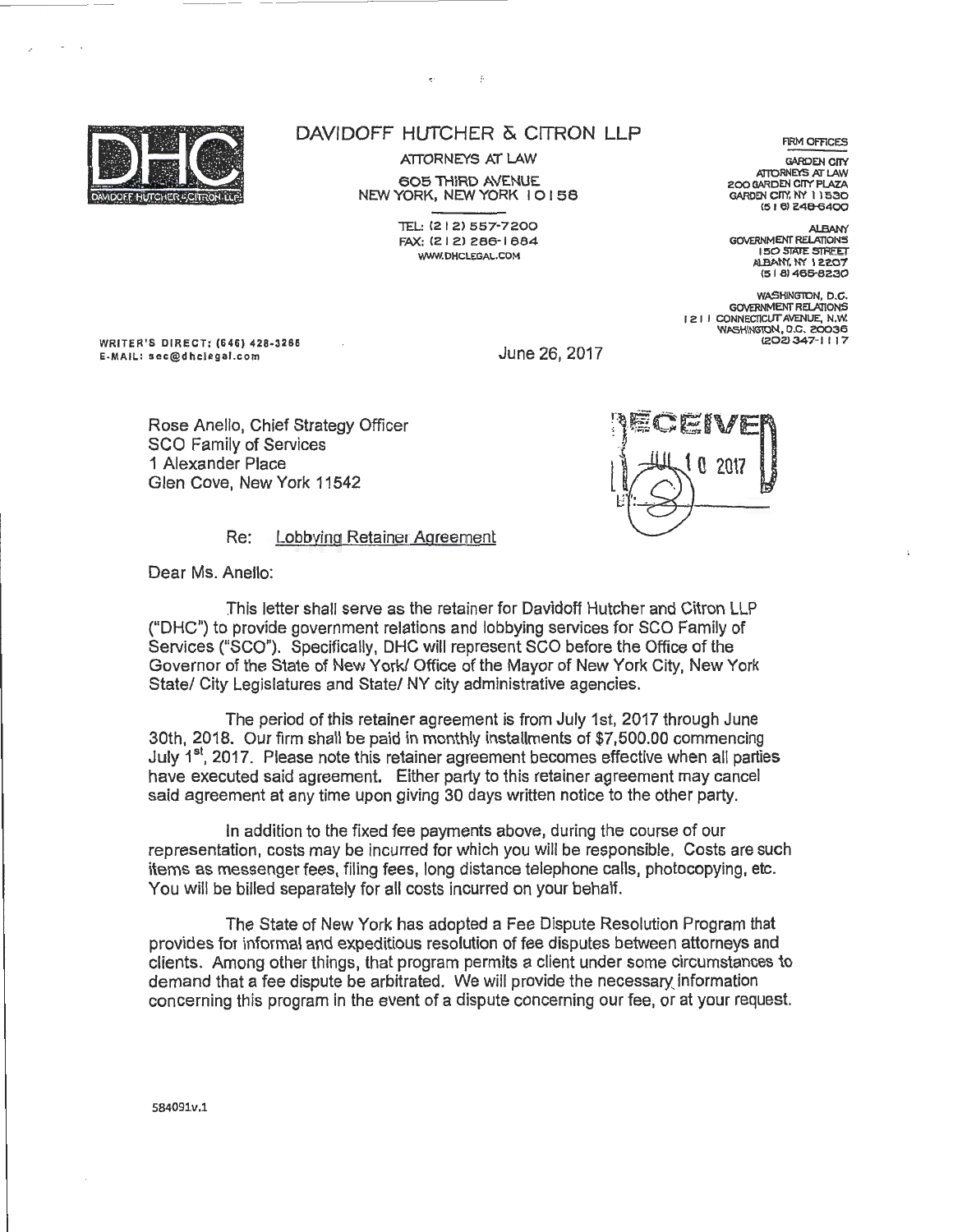#### DAVIDOFF HLITCHER & CITRON LLP Rose Anello June 26, 2017 Page 2

It is understood and agreed that this retainer involves lobbying services and does not involve litigation or other traditional legal services. It is also understood that fees paid to DHC pursuant to this agreement are not and cannot be contingent on the passage, defeat or approval of any legislation or regulation. Such contingent fees are prohibited under New York law. In addition, State law requires the filing of this lobbying retainer with the New York State Joint Commission on Public Ethics. You understand that we in no way guarantee any result or outcome regarding the subject matter of this retainer agreement.

Pursuant *to* the provisions of the New York City Administrative Code ("Administrative Code") and the laws of the State of New York ("State Laws"), certain of the tasks to be undertaken by the firm pursuant to this retainer agreement may be deemed to be "lobbying activities" and require registration with, respectively the New York City Clerk and the New York State Joint Commission On Public Ethics. The lobbying laws also require the periodic reporting of lobbying activities as well as the compensation received and expenses incurred in connection with such activities. The law also requires that you, as the client, shall file an annual report concerning the fees and expenses paid to the firm. To the extent registration is required you agree to fully cooperate with respect to all requirements of the Administrative Code and the State Laws as set forth below.

New York State filing reports as follows: New York State Joint Commission on Public Ethics; Semi-annual report must be filed by July 15<sup>th</sup> of the current year AND by the 15<sup>th</sup> day of January of the following year. The New York City Clerk requires a client annual due in January of the following year. Our office will be sending out a letter(s) reminding you of these deadlines and will assist you with these filings. \

The City Clerk's procedures for registration require that clients enroll in the City's on-line lobbyist registration system. You agree that you will comply with this client enrollment requirement within (5) five days of receiving notification from the firm. Your failure to fulfill this enrollment obligation will prevent the firm from fulfilling our registration obligation in violation of the law, and, therefore, we cannot undertake any activities under this retainer agreement that are defined as lobbying until the enrollment and registration requirements are met. We will assist you with respect to fulfilling your enrollment obligation as well as satisfying your annual reporting requirements.

With respect to confidentiality issues, DHC recognizes and acknowledges that the services SCO performs for its clients are confidential and are to follow all Health Insurance Portability and Accountability Act (HIPAA) privacy and security regulations. The Parties hereby acknowledge their respective responsibilities pursuant to HIPAA and, if necessary, shall execute a Business Associate Agreement in connection with such responsibilities.

DHC agrees that, except as directed by SCO or as required by law, he/she will not at any time during or after the term of this Agreement disclose any Confidential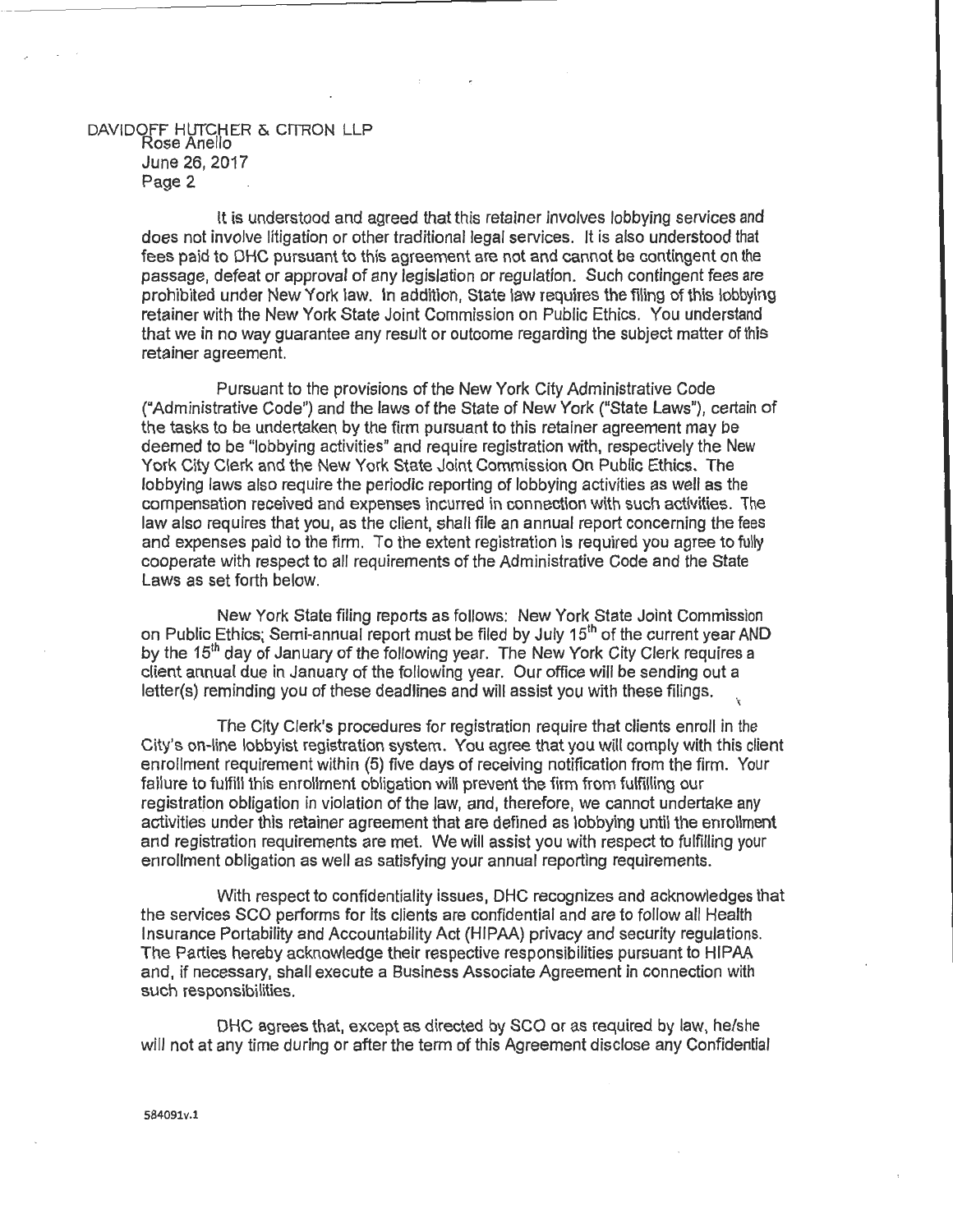#### DAVIDOFF HUTCHER & CITRON LLP Rose Anello June 26, 2017 Page 3

Information to any person whatsoever, or permit any person whatsoever to examine and/or make copies of any reports or any documents prepared by him/her or that come into his/her possession or under his/her control by reason of his/her services, and that upon termination of this Agreement he/she will turn over to SCO all documents, papers and other matter in his/her possession or control that relate to the Clients of SCO, without retaining any copies thereof.

In order for us to file this 2017 retainer agreement in a timely fashion with the New York State Joint Commission on Public Ethics and New York City Clerk, we ask that you sign and return a copy to us via email or regular mail.

Trulý vours  $\mathcal{L}_{\mathcal{A}}$ -~  $\sim$  Seap Crowley /

Agreed to  $\frac{6}{100}$  day of July, 2017<br>  $\frac{6}{100}$  Chief Strategy Officer  $\ell$   $\sim$  day of July, 2017

Rose Anello, Chief Strategy Officer

**Rode**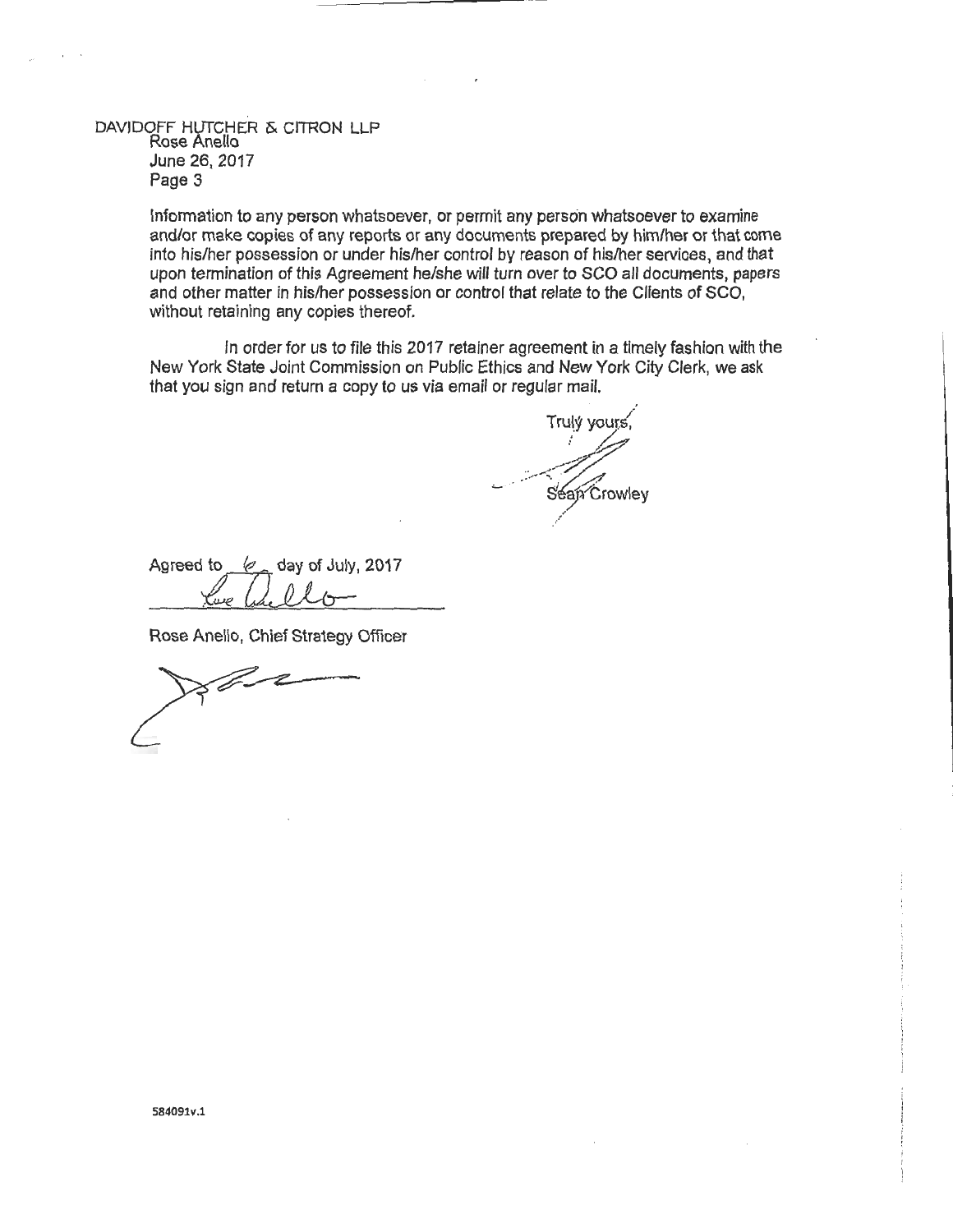

I

 $\mathcal{L}_{\mathcal{P}}$  and  $\mathcal{L}_{\mathcal{P}}$  and  $\mathcal{L}_{\mathcal{P}}$  and  $\mathcal{L}_{\mathcal{P}}$  and  $\mathcal{L}_{\mathcal{P}}$  and  $\mathcal{L}_{\mathcal{P}}$ 

ang di Palaysian (Palaysian)<br>Ing Palaysian<br>I

In Montana<br>I

 $\mathcal{L}(\mathcal{L})$  and  $\mathcal{L}(\mathcal{L})$  and  $\mathcal{L}(\mathcal{L})$  and  $\mathcal{L}(\mathcal{L})$  and  $\mathcal{L}(\mathcal{L})$  and  $\mathcal{L}(\mathcal{L})$ International Professional Professional Professional Professional Professional Professional Professional Professional Professional Professional Professional Professional Professional Professional Professional Professional **INSTANTATION** !!! #254#\* I<br>I Stockholms of the Williams .<br>.<br>.<br>. ii<br>iidada ah<br>iidada ah the Section of  $\frac{1}{2}$  is a contract of the contract of the contract of the contract of the contract of the contract of the contract of the contract of the contract of the contract of the contract of the contract of the contract of th  $1 - \frac{1}{2}$  $\label{eq:2.1} \begin{aligned} \mathcal{L}_{\mathcal{A}}(\mathcal{L}_{\mathcal{A}}^{\text{max}}(\mathcal{A}^{\text{max}}), \mathcal{L}_{\mathcal{A}}^{\text{max}}(\mathcal{A}^{\text{max}}), \mathcal{L}_{\mathcal{A}}^{\text{max}}(\mathcal{A}^{\text{max}}), \mathcal{L}_{\mathcal{A}}^{\text{max}}(\mathcal{A}^{\text{max}}), \mathcal{L}_{\mathcal{A}}^{\text{max}}(\mathcal{A}^{\text{max}}), \mathcal{L}_{\mathcal{A}}^{\text{max}}(\mathcal{A}^{\text{max}}), \mathcal{L}_{\math$ la marca **INC. IN AN AMPARATURE** 

In the contrast of the property of the contrast of the contrast of the contrast of the contrast of the contrast of the contrast of the contrast of the contrast of the contrast of the contrast of the contrast of the contra

International Seconds Services Company ! **International**  $\frac{1}{2}$ 

 $\mathbf{r}$  . All adds of although the property of  $\mathbf{r}$ i

**I**  $\frac{1}{2}$ ' i

#### SIXTH AMENDMENT TO CONSULTING AGREEMENT

--------------------------------------------------

This Sixth Amendment f'Sixth Amendment") shall be deemed a material part of that certain Consulting Agreement by and between Election Systems & Software, LLC., a Delaware limited liability company ("ES&S") and Davidoff, Hutcher & Citron, LLP., a New York limited llability partnership ("Consultant"), dated July 8, 2011 ("Initial Agreement") as amended by that certain First Amendment to Agreement dated July 20, 2012 ("First Amendment"), as fUrther amended by that certain Second Amendment dated December 9, 2013 ('Second Amendment), as further amended by that certain Third Amendment dated December 8, 2014 ('Third Amendment"), as further amended by that certain Fourth Amendment dated November 10<sup>th</sup>, 2016 ("Fourth Amendment"), and as further amended by that certain Fifth Amendment dated December 9, 2016 ("Fifth Amendment'), (The Initial Agreement, First Amendment, Second Amendment, Third Amendment, Fourth Amendment, and Fifth Amendment are collectively referred to herein as the "Agreement.") The terms of this Sixth Amendment shall modify and supersede any and all Inconsistent terms of the Agreement. Capitalized terms not otherwise defined herein shall have the same meanings ascribed to them In the Agreement.

#### RECITALS

WHEREAS, Consultant performs consulting and lobbying services for ES&S under the terms and condltlons set forth In the Agreement;

WHEREAS, both ES&S and Consultant wish to amend the Agreement to extend the term of the Agreement; and

WHEREAS, the Agreement Is a valid and subsisting agreement between ES&S and Consultant and both parties shall continue to be bound by the terms and conditions of the Agreement not otherwise amended herein.

NOW THEREFORE, for good and valuable consideration, the receipt and sufficiency of which Is hereby acknowledged, the parties hereby agree as follows:

1. Incorporation of Recitals. The foregoing recitals are hereby specifically Incorporated Into, and deemed a material part of this Amendment.

2. Term. Paragraph 6 of the Agreement is hereby amended by deleting the first sentence and replacing It with the following:

"This Agreement will begin on the 8th day of July, 2011, and will remain In full force  $\cdot$ through-December-31, 2018, subject-to-the-following-termination-rights;" ... .. ......

3. Continuing Validity of Agreement. Except as specifically set forth in this Amendment, all remaining terms and conditions of the Agreement shall remain in full force and<br>effect. effect. And the contract of the contract of the contract of the contract of the contract of the contract of the contract of the contract of the contract of the contract of the contract of the contract of the contract of th

EXECUTED as of the  $14^{\circ}$  day of  $\mathcal{U}$  ember 1, 2017.

ELECTION SYSTEMS & SOFTWARE, LLC a Delaware/limited liability company By:

its:

DAVIDOFF, HUTCHER & CITRON, LLP a New York limited liability partnership

By: Skylku Allelde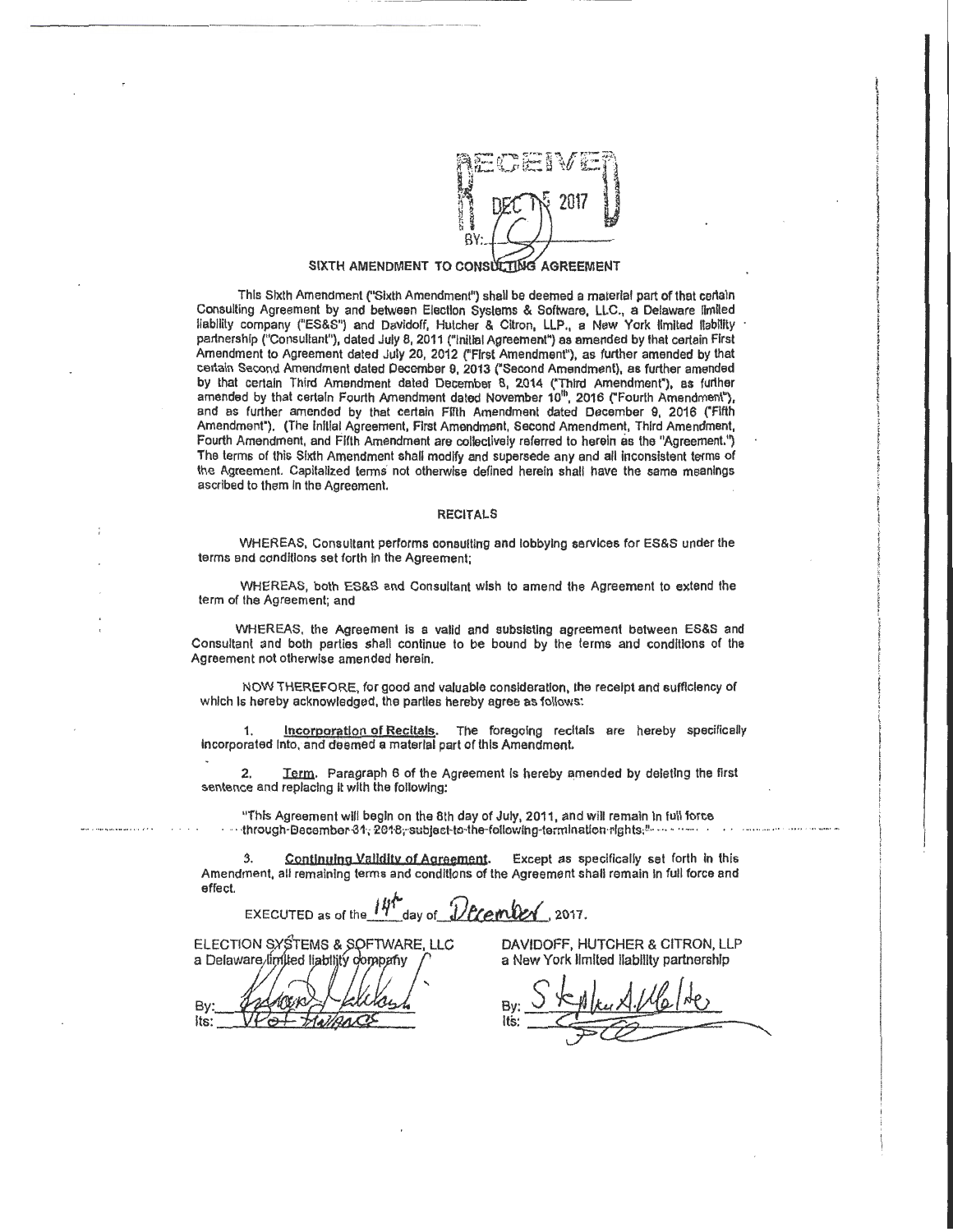

ATTORNEYS AT LAW

605 THIRD AVENUE NEW YORK, NEW YORK I 0 I 58

> TEL: (212) 557-7200 FAX: (2 I 2> 286- 1 884 WWW. OHCLEGAl.COM

GARDEN CfiY. NY I I 530  $(516)$  248-6400 ALBANY<br>GOVERNMENT RELATIONS

I 50 STATE STREET *AJ..BAN'(.* NY I ZZ07 (518) 465-8230

WASHINGTON, D.C. GOVERNMENT RELATIONS 20 I MASSACHUSETTS AVENUE N.E. WASHINGTON, D.C. 20002 (202) 347-1117

December 5, 2017

Hon. Ralph Kreitzman Co-Executive Director Nassau County Village Officials Association P.O. 2312309 Great Neck, New York 11023

#### Re: State Lobbying Retainer

Dear Mr. Kreitzman:

This letter shall serve as a formal retainer agreement between Nassau County Village Officials Association (NCVOA) and Davidoff Hutcher & Citron, LLP (DHC) for DHC to provide government relations and lobbying services for NCVOA. Specifically, DHC will represent NCVOA before the Office of the Governor, New York State Legislature and state administrative agencies.

The term of this agreement shall be January 1, 2018 up to and including December 31, 2018. For Its professional services DHC shall be paid at a rate of \$30,000, payable in monthly installments of \$2,500. Expenses and disbursements related to our representation will be billed separately, with a \$3,500 per annum cap. Please note this retainer agreement becomes effective when both parties have executed said agreement. Either party to this retainer agreement may cancel said agreement at any time upon giving 30 days written notice to the other party.

NCVOA acknowledges that no one from DHC has made any representations as to the likelihood of success regarding matters undertaken under this retainer. It Is further acknowledged that fees payable to DHC cannot be and are not contingent upon the favorable actions of any government official, the adoption of any law, rule or regulation or the granting of any license or permit. In addition, legal services are not Included in this retainer. Any legal services provided by DHC will be billed under a separate, formal legal retainer agreement.

In order for us to file this 2018 retainer agreement In a timely fashion with the New York State Joint Commission on Public Ethics, we ask that you sign and return a copy to us via email or regular mail.

Thank you for the confidence you continue to show in our firm

Singerely

Stephen A. Malito Chair, State Government Relations Practice Group

*)* 

Agreed to and Accepted:

Nassau County Village Officials Association

Ralph Kreitzman, Co-Executive Director

 $\frac{12 - 12 - 201}{\frac{52}{2}}$ 

560080v.1

be ny 2 -2017 R١

FIRM OFFICES **GARDEN CITY** 

ATIORNEYS AT LAW 200 GARDEN CITY PLAZA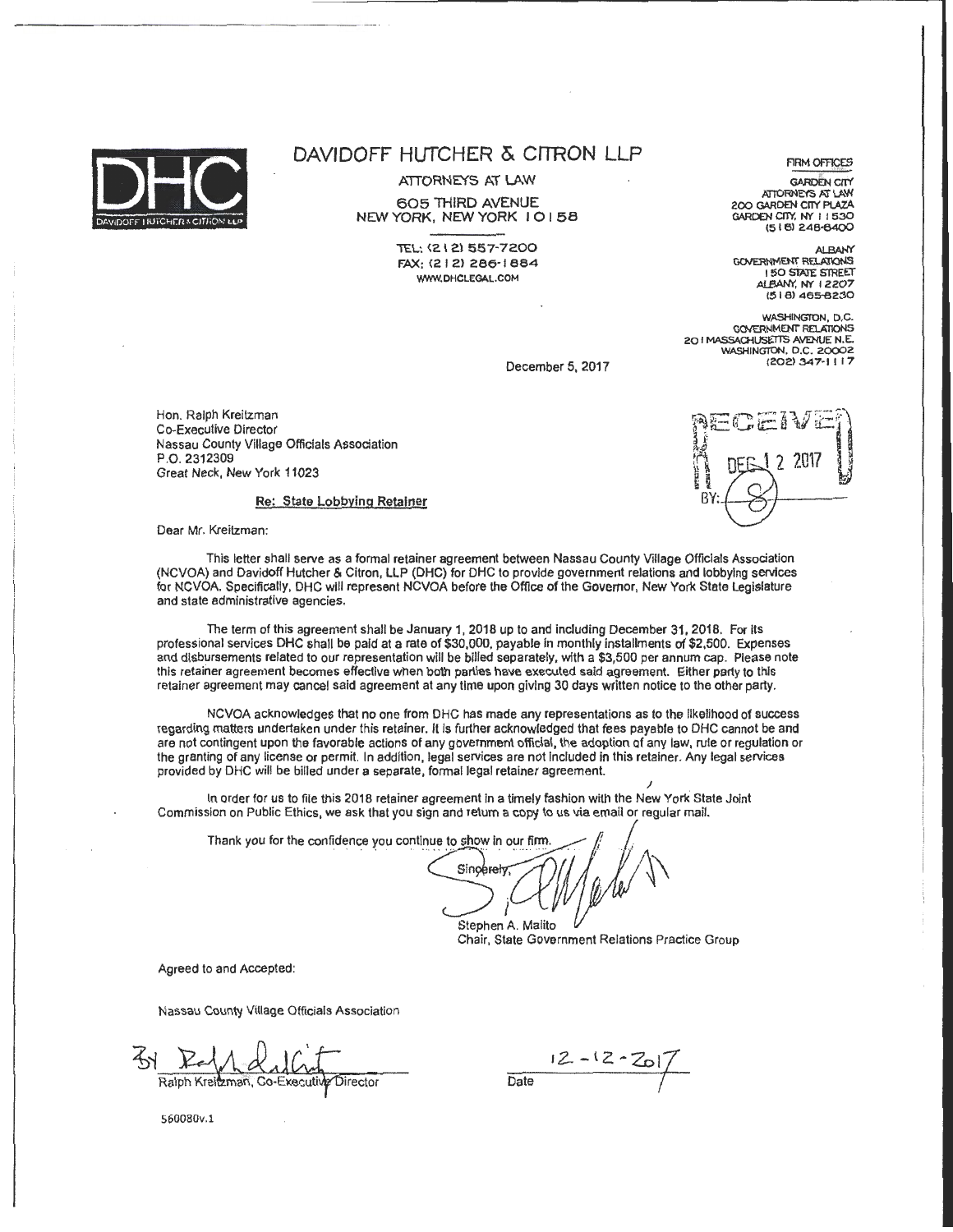

ATTORNEYS AT LAW 605 THIRD AVENUE NEW YORK. NEW YORK I 0 I 58

> TEL: (212) 557-7200 FAX: (2 I 2) 286-1 884 WWW.DHCLEGAL.COM

**FIRM OFFICES** GARDEN CITY ATTORNEYS AT LAW

200 GARDEN CITY PLAZA<br>GARDEN CITY, NY 11530 (516) 248-6400

*ALBAN'(*  GOVERNMENT RELATIONS **I 50 STATE STREET**<br>ALBANY, NY 12207 (5 I 6l 465-6230

WASHINGTON, D.C. **GOVERNMENT RELATIONS** 121 I CONNECTlCUT AVENUE. N.W. WASHINGTON, D.C. 20036 (202) 347·1 l l *7* 

November 21, 2017

Mr. John Gulleber CEO Castagna Realty 2110 Northern Blvd. Suite 201 Manhasset, NY 11030



Re: State Lobbying Retainer

Dear Mr. Gutleber:

This letter shall serve as a formal retainer agreement between Castagna Realty (Castagna) and Davidoff Hutcher & Citron, LLP (DHC} for DHC to provide government relations and lobbying services for Castagna. Specifically, DHC wnl represent Castagna Realty before the Office of the Governor, New York State Legislature and state administrative agencies.

The term of this agreement shall be January 1, 2018 up to and including December 31, 2018. For ils professional services DHC shall be paid at a rate of \$60,000, payable in monthly installments of \$5,000. Expenses and disbursements related to our representation will be billed separately. Please note this retainer agreement becomes effective when both parties have executed said agreement. Either party to this retainer agreement may cancel said agreement at any time upon giving 30 days written notice to the other party.

Castagna acknowledges that no one from DHC has made any representations as to the likelihood of success regarding matters undertaken under this retainer. It is further acknowledged that fees payable to DHC cannot be and are not contingent upon the favorable actions of any government offteial, the adoption of any law, rule or regulation or the granting of any license or permit. In addition, legal services are not included In this retainer. Any legal services provided by DHC will be billed under a separate, formal legal retainer agreement.

In order for us to fila this 2018 retainer agreement in a timely fashion with the New York State Joint Commission on Public Ethics, we ask that you sign and return a copy to us via email or regular mail.

Thank you for the confidence you continue to show linour firm.

Sincerely.

Stephen A. Malito Chair, State Government Relations Practice Group

Agreed to and Accepted:

Castagna)Realty dohreGutleber, CEO

<u>|11 |1</u>2 Date

598418v.1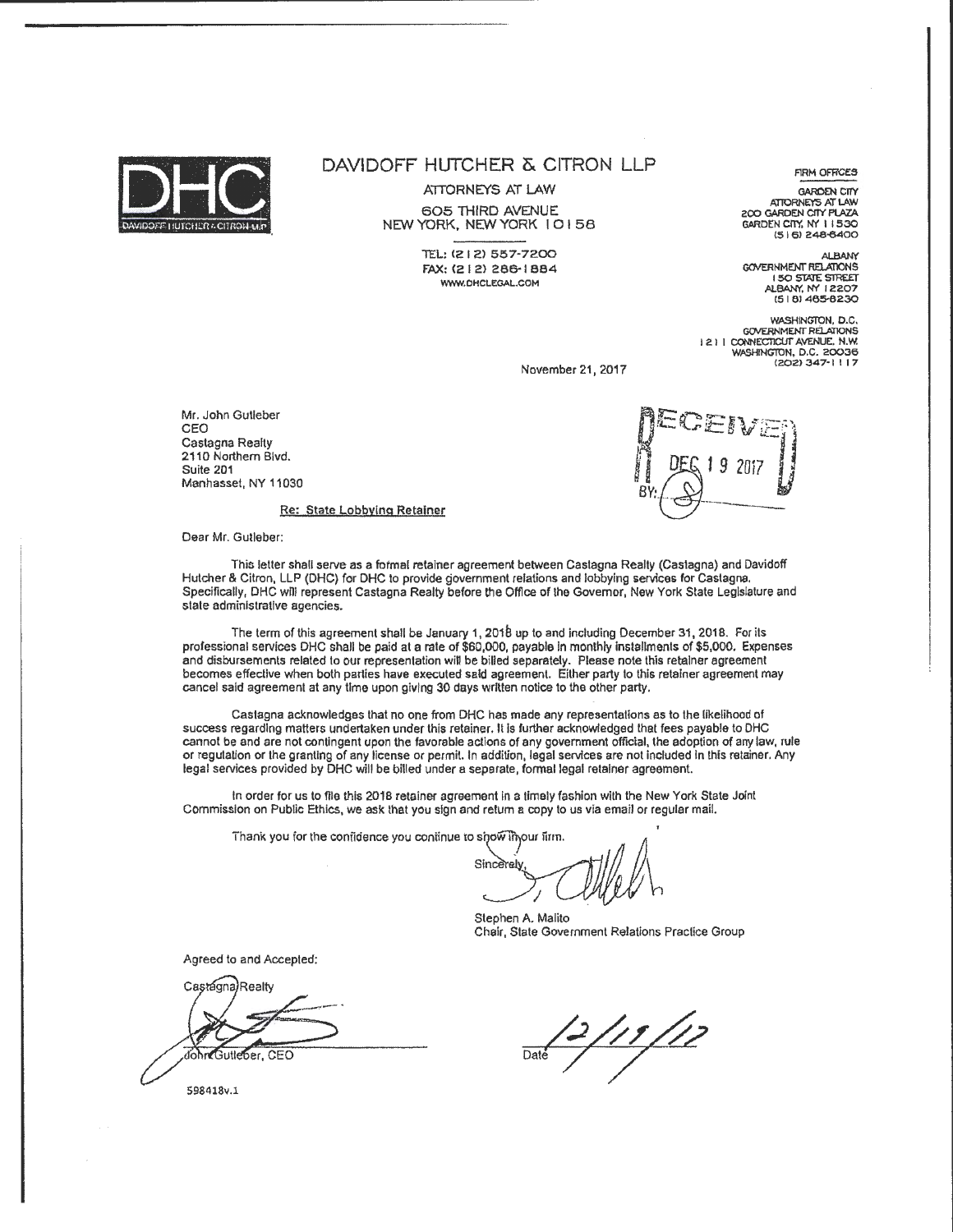

## DAVIDOFF HUTCHER & CITRON LLP ATTORNEYS AT LAW

200 GARDEN CITY PLAZA, SUITE 3 I 5 GARDEN CITY, NY I I 530

> TEL: (516) 248-6400 FAX: !516l 248·6422 *VNNi.* OHCLEGAL. COM

~~~ **.Of;JCES** 

NEW YORK CITY ATTORNEYS AT LAW 605 11-IIRO AVENUE NEW YORK, NYI 0158 12 I 2) 557-7200

ALBANY GOVERNMENT RELATIONS I 50 STATE STREET' ALBANY, NY I 2207 15 I 8) 485·82.30

WASHINGTON, D.C. GOVERNMENT' RELA110NS 12 I I CONNECTICUT AVENUE, N.W. WASHINGTON, D.C. 20036 (2021 347·1 I 17

October 1, 2017

Steven Five! General Counsel Syosset Park Development, LLC c/o Simon Property Group, Inc. 225 West Washington Street, 14<sup>th</sup> Floor Indianapolis, IN 46204

#### Re: State Lobbying Retainer

Dear Mr. Five!:

This letter shall serve as an amendment to the formal retainer agreement between Syosset Park Development, LLC (SPD) and Davidoff Hutcher & Citron, LLP (DHC) for DHC to provide government relations and lobbying services for SPD. Specifically, DHC will represent SPD before the Office of the Governor, New York State Legislature and state and local administrative agencies.

The term of this agreement shall be October 1, 2017 up to and including December 31, 2018. For its professional services DHC shall be paid in monthly installments of \$5,000 due on the first of each month. Expenses and disbursements related to our representation will be billed separately. Please note this retainer agreement becomes effective when both parties have executed said agreement.

In order for us to file this 2017-2018 retainer agreement in a timely fashion with the New York State Joint Commission on Public Ethics, we ask that you sign and return a copy to us via email or regular mail.

Thank you for the confidence you continue to show in our firm.

**Sinegrely** 1

Stephen A. Malito Chair, State Government Relations Practice Group

Agreed to and Accepted:

Syosset Park Development, LLC

Steven Fivel, General Counsel

10/16/2017



555031v.3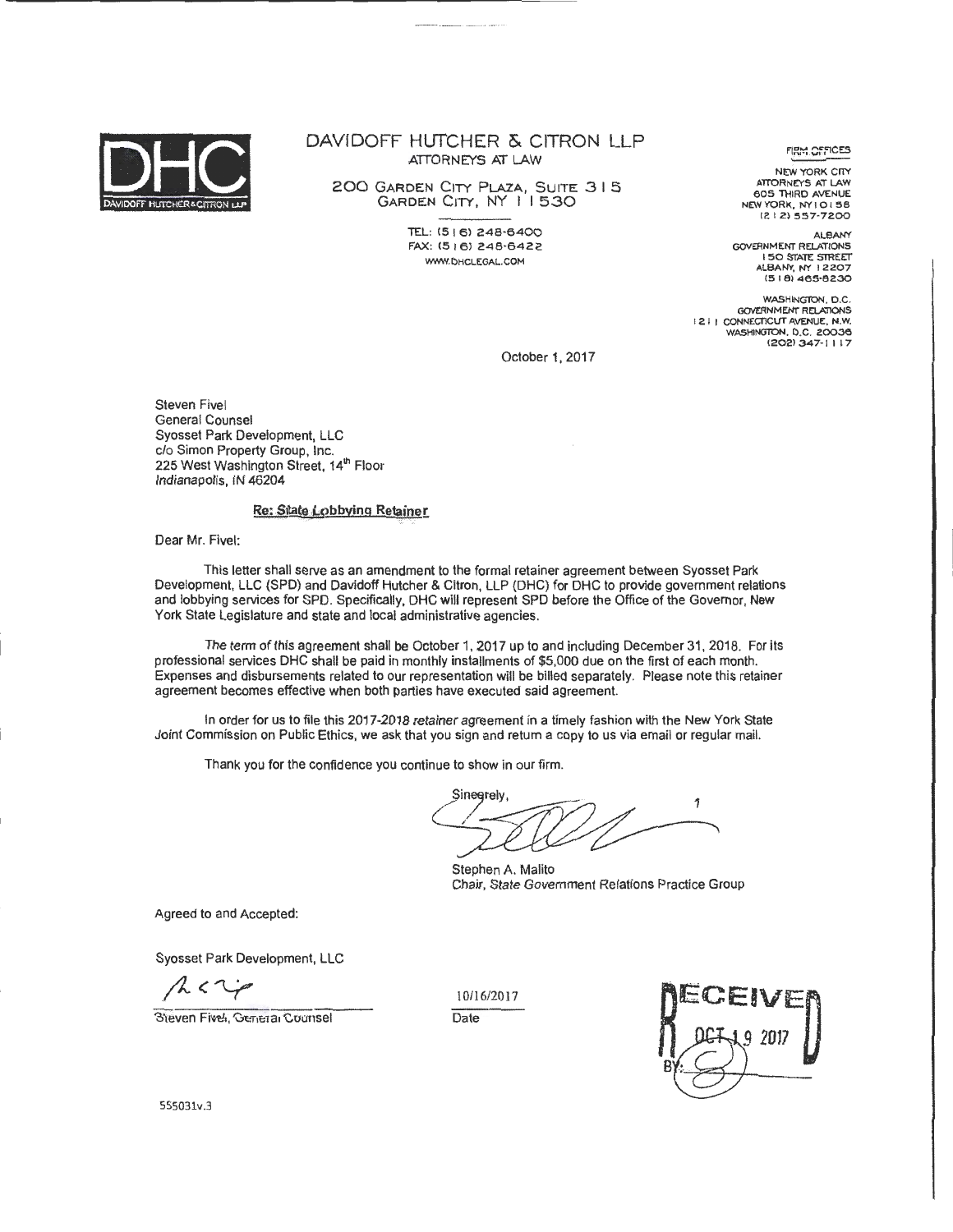# $\mathbb{R}$ RELX Group

December 1, 2016

Sean Crowley Davidoff Hutcher & Citron 605 Third Avenue New York, NY 10158

SUBJECT: STATE LOBBYiNG AGREEMENT

Dear Mr. Crowley:

RELX Inc. {RELX} hereby retains the services of Davidoff Hutcher & Citron (DHC}, to provide lobbying and related services in New York City and New York State during the period beginning January 1, 2017, and ending December 31, 2018; pursuant to the terms of this engagement letter, which includes Schedules 1 and 2 attached hereto. This engagement letter and its incorporated schedules together form the "Agreement" between us. DHC will represent RELX and its businesses before the members, committees and staff of the City Council of the City of New York and the State Legislature, as well as the Executive Branches, and appropriate city and state agencies. Services inqlude, but are not iimited to, providing RELX and Its businesses with lobbying services, and assistance In furthering RELX's interests in the State. DHC agrees to provide the services described in the Scope of Work, which is attached hereto as Schedule 1 and hereby incorporated.

#### PAYMENT

This Agreement authorizes fees for DHC's services in the amount of US \$168,000.00 for the period beginning January 1, 2017, and ending December 31, 2018. Beginning January 2017, \$7,000.00 will be each month for twenty-four (24) months. No additional fees will be passed on to RELX unless approved in advance in writing by RELX. Payment for services will be made upon submission (in arrears) and acceptance of a monthly, itemized Invoice. Payment terms shall be forty-five (45) days from RELX's receipt of each Invoice. All invoices shall include a description of the services rendered and a percentage of the time spent on lobbying as defined by the U.S. Internal Revenue Service (IRS)<sup>1</sup>. The invoice shall also list those activities that do not qualify as lobbying as defined by the IRS.

1lobbylng, as defined by the United States IRS is limited to:

Influencing legislation;

• Influencing the general public, or segments thereof, with respect·to elections, legislative matters or referendums: or

Participation in, or intervention in, any political campaign on behalf of (or in opposition to) any candidate for public office.

REI.X Inc. T: 202 857 9112 1150 18<sup>th</sup> Street, NVV, Suite 600 F: 202 857 8294 washington, DC 20036 USA www.relx.com **DE**  $ECENF$  $\left[\left(\frac{1}{2}\right)^{\frac{1}{2}}\right]$ BY: $\leftarrow$   $\leftarrow$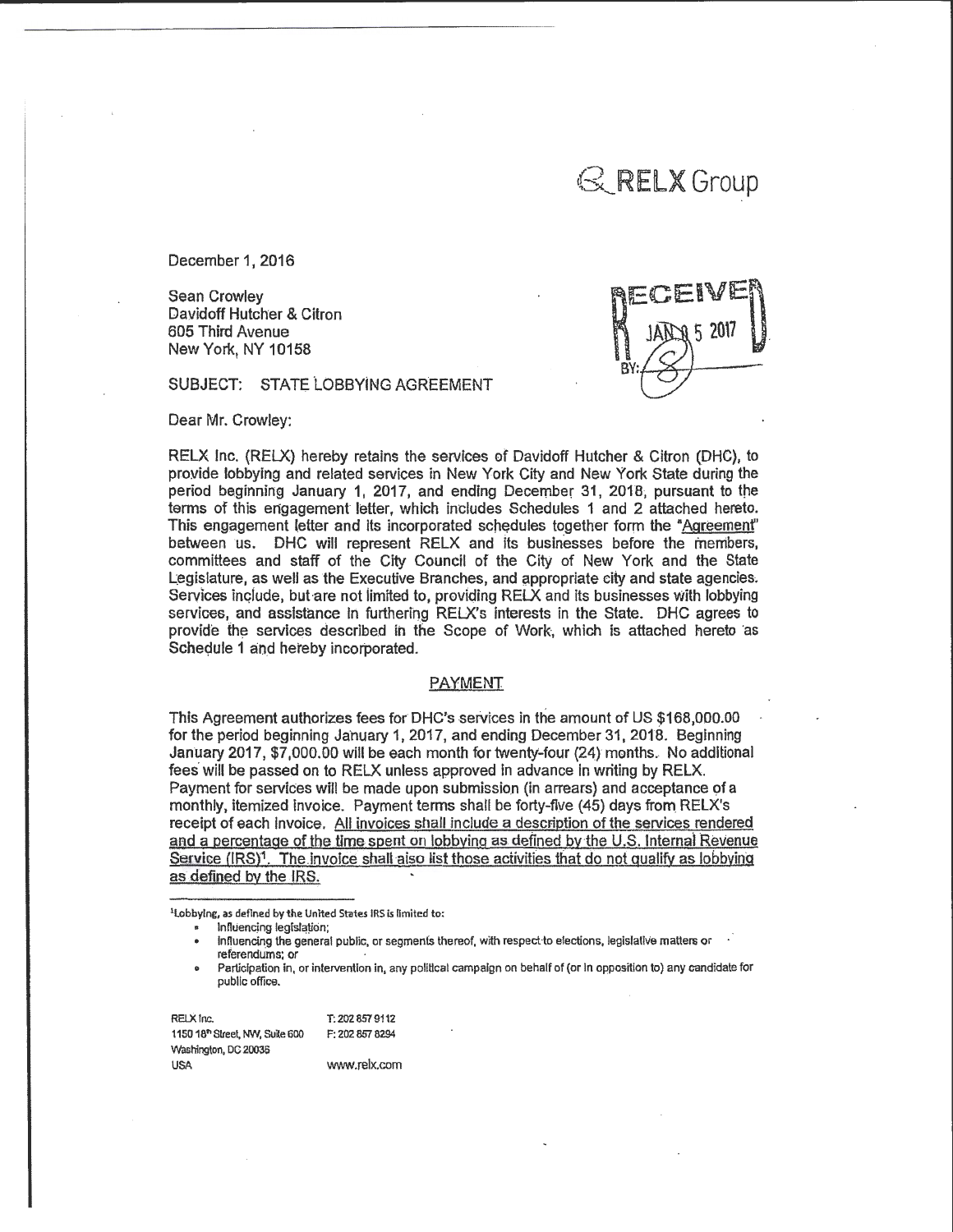Davidoff Hutcher & Citron December 1, 2016 Page 2 of 9

#### **TERMINATION**

RELX may terminate this Agreement with thirty  $(30)$  days prior written notice. In such event, DHC will present RELX with a final invoice with the. monthly fee pro-rated for the final month, if the effective date of termination is not the last day of the month.

#### LOBBYING REPORTING AND DISCLOSURES

DHC shall file lobbying reports and disclosures of this representation as required by law and shall coordinate such filing in advance with RELX. DHC agrees to provide RELX Government Affairs with copies of all lobbying reports and disclosures no later than ten (1 0) business days after RELX's. request.

#### INDEPENDENT CONTRACTOR

At all times in the performance of this Agreement, DHC wfll act as an independent contractor. DHC will employ staff to fulfill the terms of this Agreement, have exclusive supervision, management and control over this staff, provide the facilities to conduct the work under this Agreement, and have exclusive control over expenditures of funds provided by RELX under this Agreement. DHC will have no authority to act in the name of or to incur any obligation binding on RELX. As an independent contractor, none of DHC, its agents, subcontractors and their respective employees shall be eligible to receive any benefits, rights or privileges provided to RELX employees. DHC shall be solely responsible for payment of all taxes or contributions imposed or required under unemployment insurance, social security and income tax laws and for filing all required tax forms with respect to any amounts paid by RELX to DHC hereunder and any amounts paid by DHC to its employees. DHC shall indemnify and hold RELX harmless against any claim or liability (including penalties) resulting from failure of DHC to pay such taxes or contributions, or failure of DHC to file any such forms.

#### CONFLICT OF INTEREST

It is RELX's understanding that the Client List (which is attached hereto as Schedule 2 and hereby incorporated) represents the entire list of lobbying clients represented by DHC as of the date of this Agreement. DHC agrees to provide RELX with an updated Client List within 10 days of the acceptance of each new lobbying client. If a potential conflict may exist between the interests of RELX and those of any other client represented by DHC, DHC agrees to promptly bring this condition to the attention of RELX. Further, DHC agrees to work in good faith with RELX to develop a solution to this potential conflict in a timely manner. Notwithstanding the foregoing, if RELX determines, in its sole discretion, that such conflict or potential conflict cannot be resolved to RELX's satisfaction, or DHC fails or refuses to take the actions required to resolve such conflict or potential conflict to the satisfaction of RELX, RELX may terminate this Agreement with immediate effect by written notice to DHC. RELX's sole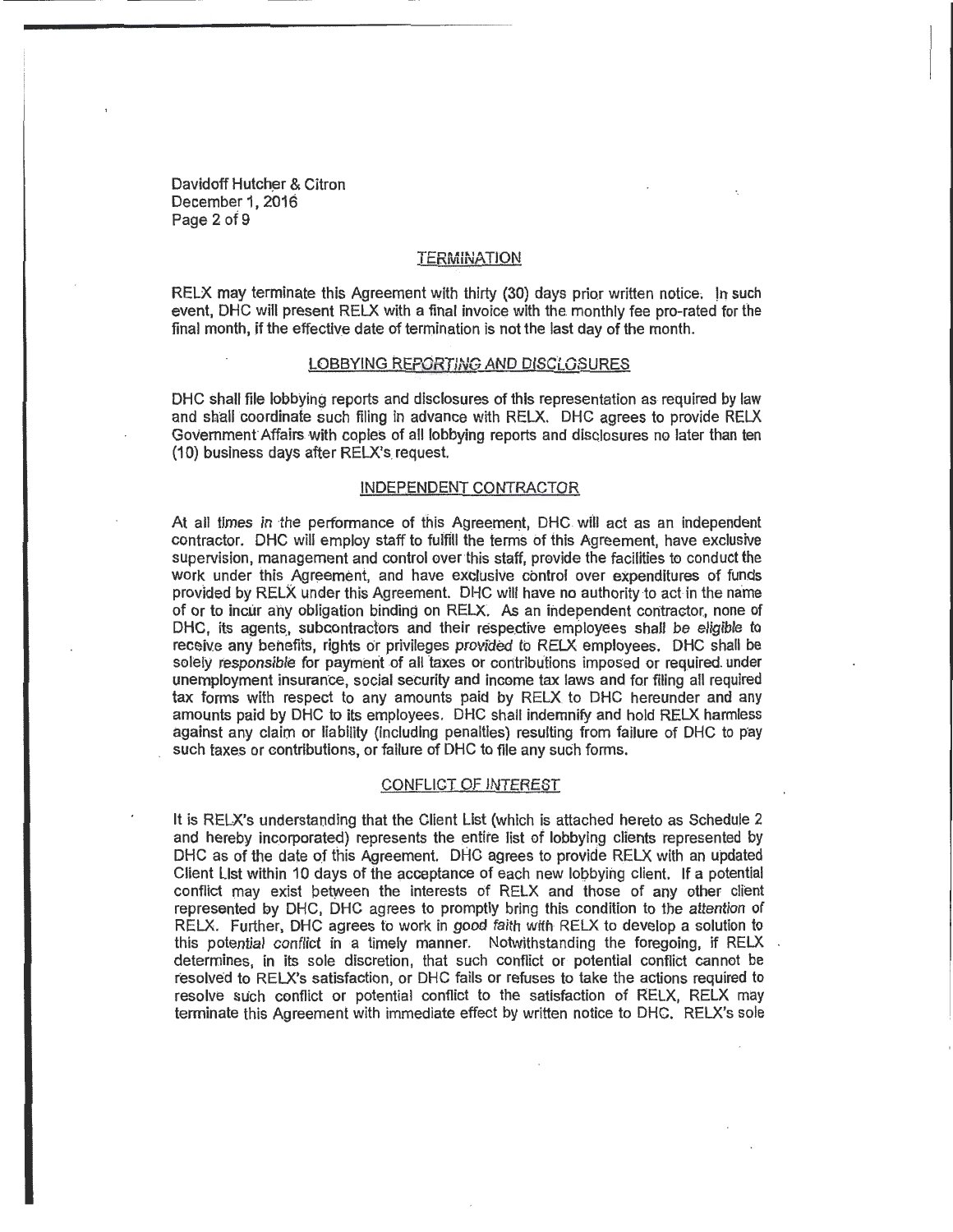Davidoff Hutcher & Citron December 1, 2016 Page 3 of 9

-------------------------~-----------------------------

remedy in the event of any such unresolved conflict shail be the immediate termination of DHC's engagement.

#### COMPLIANCE WITH LAWS

DHC shall at all times during the term comply with {i} all Applicable Laws relevant to its duties, obligations and performance under this Agreement, including Applicable Laws concerning bribery, including commercial bribery, corruption and related matters; and {ii) the Code {as defined below}. DHC acknowledges that RELX's parent company has a principal place of business in the United Kingdom, and that English, United States, and other international anti-bribery laws and regulations regulate RELX's activities.

Save for Permitted Expenses (as defined below), DHC shall not offer, promise, pay,. give or authorize (tacitly or otherwise) any financial or other advantage, directly or indirectly: (i) to any commercial contact in connection with RELX's business; or (ii) to any Official (as defined below) in connection with either obtaining a business advantage for RELX or improperly performing any function; in either case even if such an act is permitted under local law. DHC represents and warmnts that no such commercial contact or any Official holds any financial interest in DHC, or has any remunerated connection with it, or owes duties to, or is owed duties, by it, save as disclosed in advance to RELX. DHC shall not accept any financial or other advantage from any person as an inducement or reward for any act or forbearance or in connection with. any matter or business transacted by or on behalf of RELX. DHC shall promptly report any apparent breach of the preceding clauses in this paragraph to RELX. DHC shalr (i) maintain accurate and complete records of all expenditures related to its performance of this Agreement and make such records available to RELX and/or any person authorized by RELX on reasonable notice; (ii) answer, in reasonable detail, any written or oral enquiry from RELX related to DHC's compliance with this paragraph; and (iii) facilitate the interview of staff employed by DHC (or any agent of DHC) at any reasonable time specified by RELX related to DHC's compliance with this paragraph.

For purposes of the preceding paragraphs, "Applicable Laws" means all applicable laws, ordinances, codes, reguiations, standards and judicial or administrative orders, including, but not limited to, those of the United States and the United Kingdom; "the Code" means the RELX Code of Conduct for Suppliers, which is available at http://www.reedelsevier.com/corporateresponsibility/policies/Pages/Home.aspx;

"Official" means any (i) official or employee of any government or any instrumentality of govemment or any government-owned, operated or controlled entity (including without limitation state-run universities, hospitals or libraries); (ii) political party or party official; or (iii) any candidate for public office; and "Permitted Expenses" means reasonable and bona fide travel, lodging and related expenses of a modest nature, which are directly related to the promotion, demonstration or explanation of products or services or the performance of an existing contract, and provided that such payments are permissible under all Applicable Laws. RELX shall have the right to terminate this Agreement on no notice, without liability, for breach of any provisions of this Section.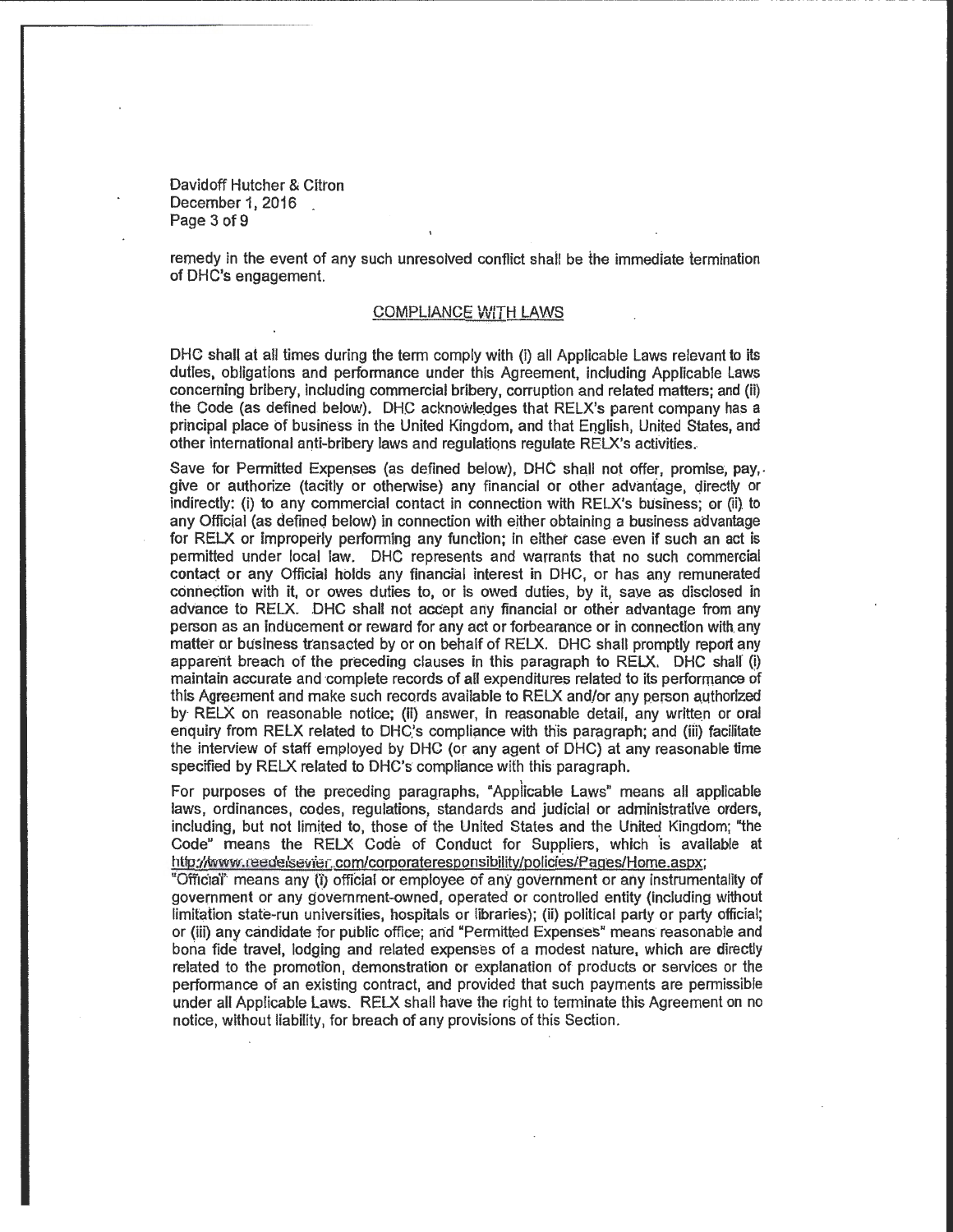Davidoff Hutcher & Citron December 1, 2016 Page 4 of 9.

#### REPRESENTATION

RELX will be represented during this Agreement by Ms. Kia Floyd, Director, State Government Affairs, Northeast Region. All correspondence should be directed to Ms. Floyd. In the event that Ms. Floyd is unavailable, RELX will be represented py Mr. Jon Burton, Managing Director, State Government Affairs. Any invoices and lobbying registration documents should be sent to Mr. Burton. At Mr. Burton's request, such invoices and documents shall be sent via email,

It is RELX's understanding that Mr. Sean Crowley will be the primary person who will perform these services for DHC. Mr. Crowley's personal sen/ices are of the essence of this Agreement, and RELX is not required to accept any substitute. If Mr. Crowley should cease to be available or cease to perform such services, DHC shall notify RELX immediately, at which time this Agreement becomes subject to immediate termination by RELX. Further, neither this Agreement nor any of its rights and obligations hereunder may be assigned by DHC, by operqtion of law otherwise, and the services may not be subcontracted.

#### **CONFIDENTIALITY**

DHC shall keep confidential all proprietary trade secrets, or confidential business Information of RELX or its affiliates which are communicated to. DHC or of Which DHC becomes aware in the performance of "this Agreement, including but not limited to data relating to RELX's operations' and the terms of this Agreement, using the same degree of care as It normally exercises to protect its own confidential or proprietary information, but in no event shall it use less than reasonable care. DHC may use RELX's confiqential information solely for the purpose of performing its obligations under this Agreement. DHC will disclose the existence of its relationship with RELX only as required by law, as reasonably necessary in the course of performing services for RELX under this Agreement, or as RELX approves in writing. In this regard, pursuant to the requirements of the New York State and New York City law, DHC may pe required to register its representation of RELX with the New York State Joint Commission on Ethics and/or the Clerk of the City of New York and, in conneetion with such registration, file a copy of this agreement.

If DHC is requested or required by law (by oral questions, Interrogatories, requests for information or documents, subpoena, civil investigative demand or similar process) to disclose any RELX confidential information, DHC shall provide RELX with prompt notice of such request(s) (if permitted by law) so that RELX may seek an appropriate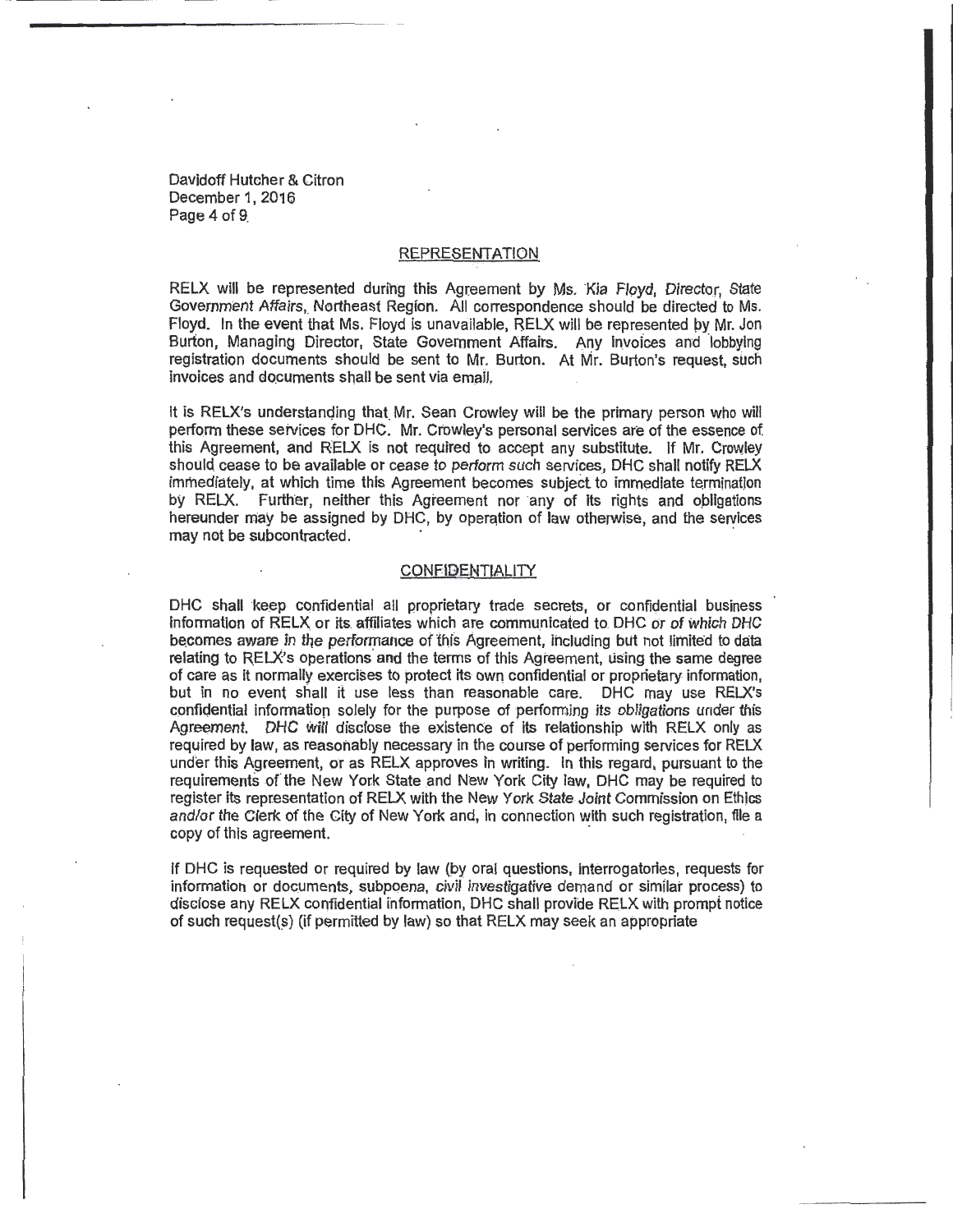Davidoff Hutcher & Citron December 1, 2016 Page 5 of 9

protective order or other appropriate remedy and/or waive compliance with the confidentiality provisions of this Agreement. If such protective order or other remedy is not obtained, or if RELX grants a waiver hereunder, DHC may furnish that portion (and only that portion) of the confidential information which DHC is legally compelled to disclose and will exercise its commercially reasonable efforts to obtain reliable assurance that confidential treatment will be accorded to the confidential Information so furnished.

#### INTEGRATION CLAUSE

This Agreement represents the entire contract between the parties on this subject. There are no oral or written promises, terms, or conditions, or obligations other than those contained herein. This Agreement supersedes all previous communications, representations or agreements, either oral or written, between the parties on this subject. It may be amended only by a writing signed by both parties.

#### INDEMNIFICATION

By signing this Agreement, DHC agrees to defend, indemnify, and hold harmless RELX against all claims or liability related in any manner to its services arising from its negligent acts or omissions or willful misconduct. DHC further agrees that it will fully assist RELX with any defense (such participation to be at the expense of DHC) and reimburse RELX for any expenses RELX incurs in defense against such claims or liabjlity, including without limitation fts reasonable attorneys fees and other costs, and that, upon a request by RELX, it will permit RELX to select its own counsel for RELX's defense.

#### GOVERNING LAW

This Agreement shall be governed by the laws of the State of New York, excluding to the maximum extent its conflict of law provisions, and the obligations, rights and ·remedies of the parties hereunder shall be determined in accordance with such laws. Each party hereby submits themselves to the jurisdiction and venue of any appropriate court in the Borough of Manhattan and State of New York to resolve any and all disputes hereunder.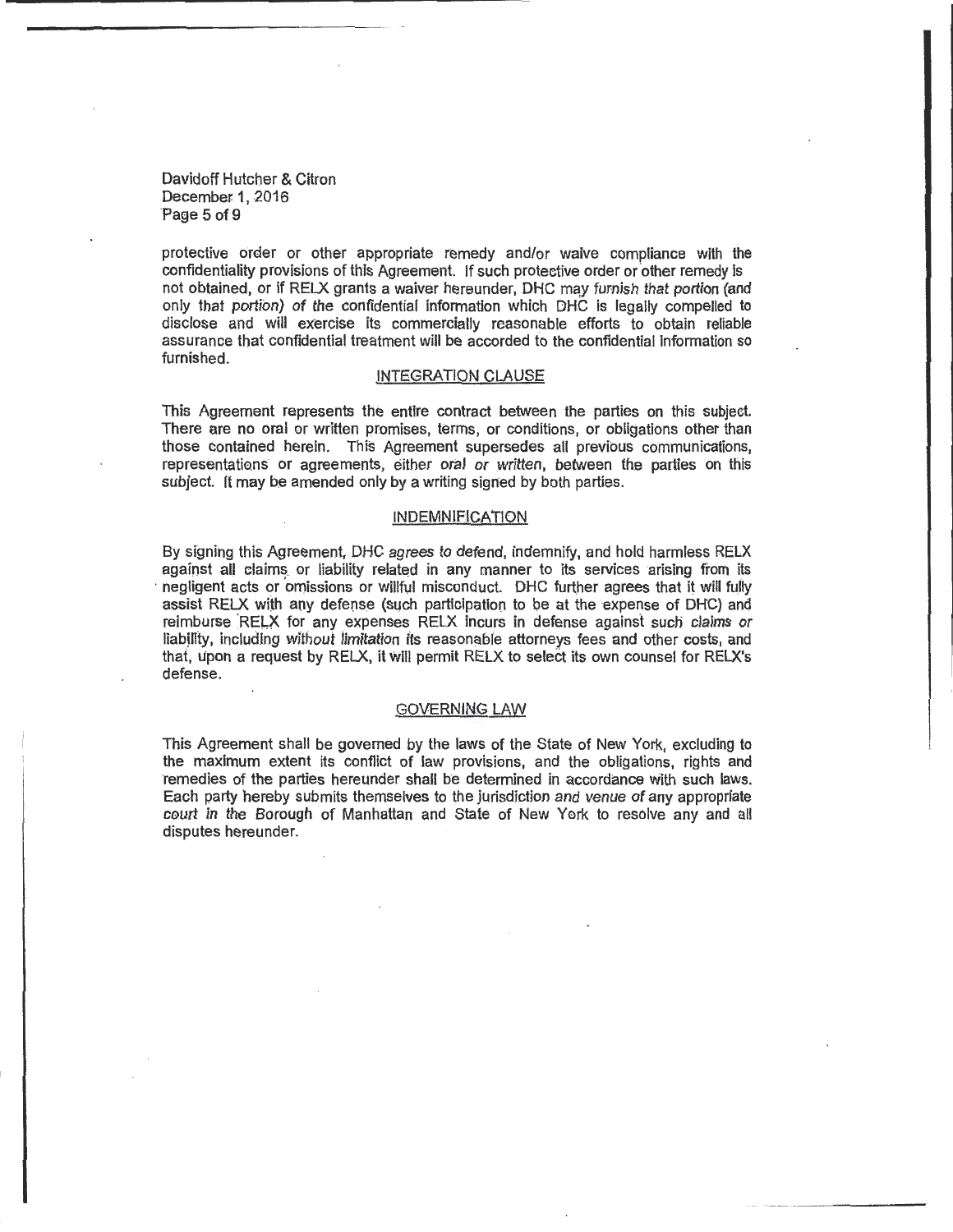Davidoff Hutcher & Citron December 1, 2016 Page 6 of 9

if the terms of this Agreement meet with your approval, please sign both copies of the Agreement, retain one copy for your files, and return the signed copy to me. Your signature on this Agreement certifies that you are authorized to act on behalf of DHC and to bind DHC to the terms and conditions stated herein.

Sincerely,

John Lepre

John Lepore Head of Globai.Government Affairs RELX Inc.

ACCEPTED: Davidoff Hutcher & Citron By: Sear Crowley Date

Attachments: Schedule 1: Scope of Work Schedule 2: Client List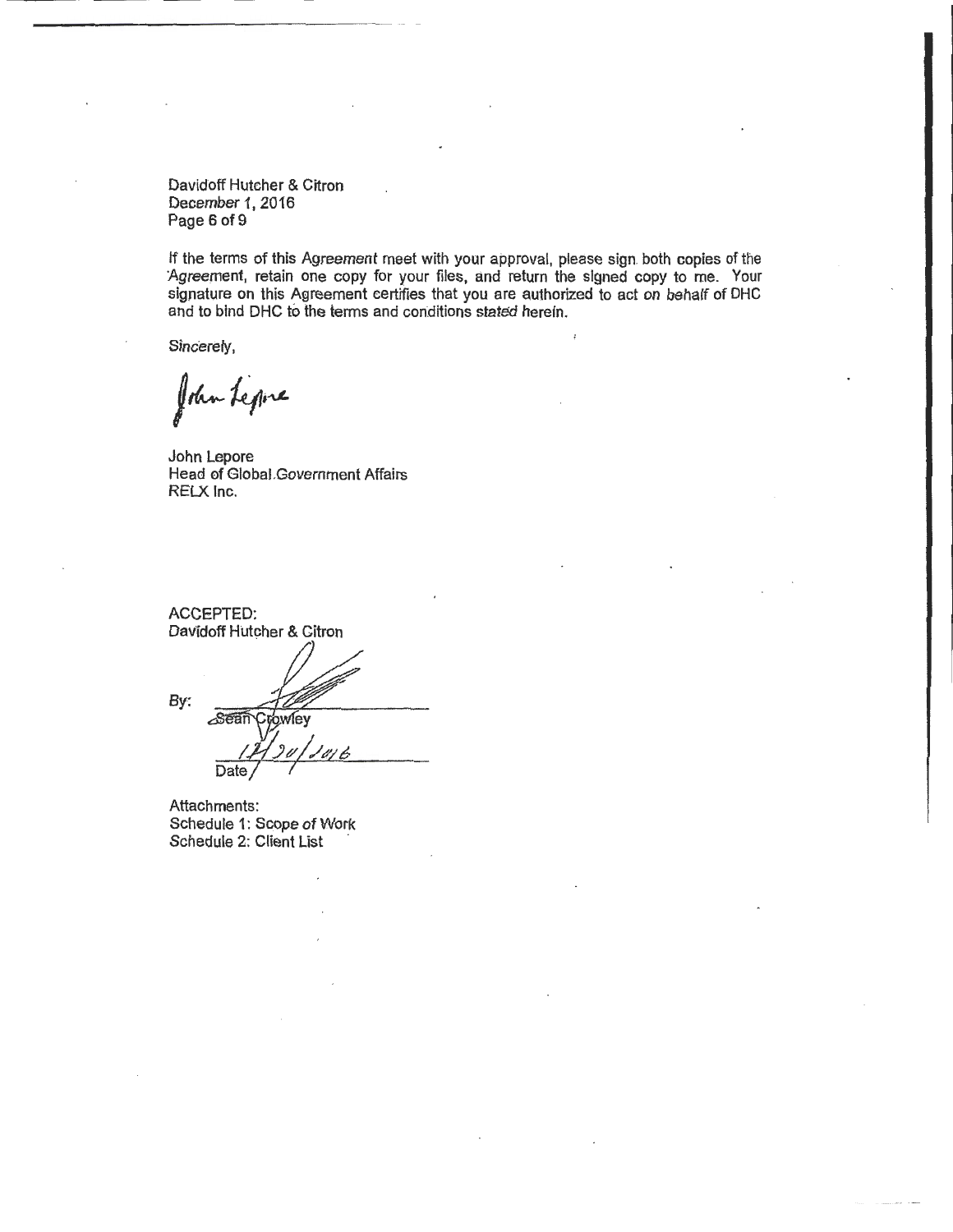

GOVERNMENT RELATIONS

I 50 STATE STREET. 5TH FLOOR ALBANY. NEWYORK I 2207

> iEL: (5 l 8) 485-8230 FAX: (51 6> 485·8850 WWW.DHCLEGAL.COM

FIRM OFFICES

NEW YORK ATTORNEYS AT LAW eo!! 'THIRD AVENUE NEW YORK, NY IO I 58  $(2 | 2)$  557-7200

GARDEN CITY<br>ATTORNEYS AT LAW 200 GARDEN CITY PLAZA GARDEN CITY, NY 11530  $(516)$  248-6400

WASHINGTON, D.C. GOVERNMENT RElA110NS 20 I MASSACHUSETTS AVENUE N.E.<br>WASHINGTON, D.C. 20002 1202) 3-47·1 I 17

January 1, 2018

Anita Dowd-Neufeld, MA Chief Administrative Officer Family Residences and Essential Enterprises, Inc. (FREE) Network 191 Bethpage Sweet Hollow Road Old Bethpage, New York 11804

#### Re: City/State/Federal/Local Lobbying Retainer

Dear Ms. Dowd-Neufeld:

This letter shall serve as a formal retainer agreement between Family Residences and Essential Enterprises, Inc. (FREE) Network and Davidoff Hutcher & Citron, LLP (DHC) for DHC to provide government relations and lobbying services for FREE. Specifically, DHC will represent FREE before the State of New York, the City of New York, the federal government and the counties of Nassau and Suffolk.

The term of this agreement shall be January 1, 2018 up to and including December 31, 2018. For its professional services DHC shall be paid \$54,000 payable in monthly installments of \$4,500. Expenses and disbursements related to our representation will be billed separately, not to exceed \$3,000 per annum without FREE's approval. Please note this retainer agreement becomes effective when both parties have executed said agreement. Either party to this retainer agreement may cancel said agreement at any time upon giving 30 days written notice to the other party.

FREE acknowledges that no one from DHC has made any representations as to the likelihood of success regarding matters undertaken under this retainer. It is further acknowledged that fees payable to DHC cannot be and are not contingent upon the favorable actions of any government official, the adoption of any law, rule or regulation or the granting of any license or permit. In addition, legal services are not included in this retainer. Any legal services provided by DHC will be billed under a separate, formal legal retainer agreement.

Please be advised that pursuant to the requirements of the New York City Administrative Code, in the event we are required to perfonn services for you that are deemed lobbying under the Code, then information regarding our engagement under this retainer agreement, and a copy of this retainer may be registered with the New York City Clerk as a lobbying matter. In addition, State law requires the filing of a lobbyist registration form with the New York State Joint Commission on Public Ethics for many matters which New York City registration is required.

In order for us to fife this 2018 retainer agreement in a timely fashion with the New York State Joint Commission on Public Ethics, we ask that you sign and return a copy to us via email or regular mail.

602309v.l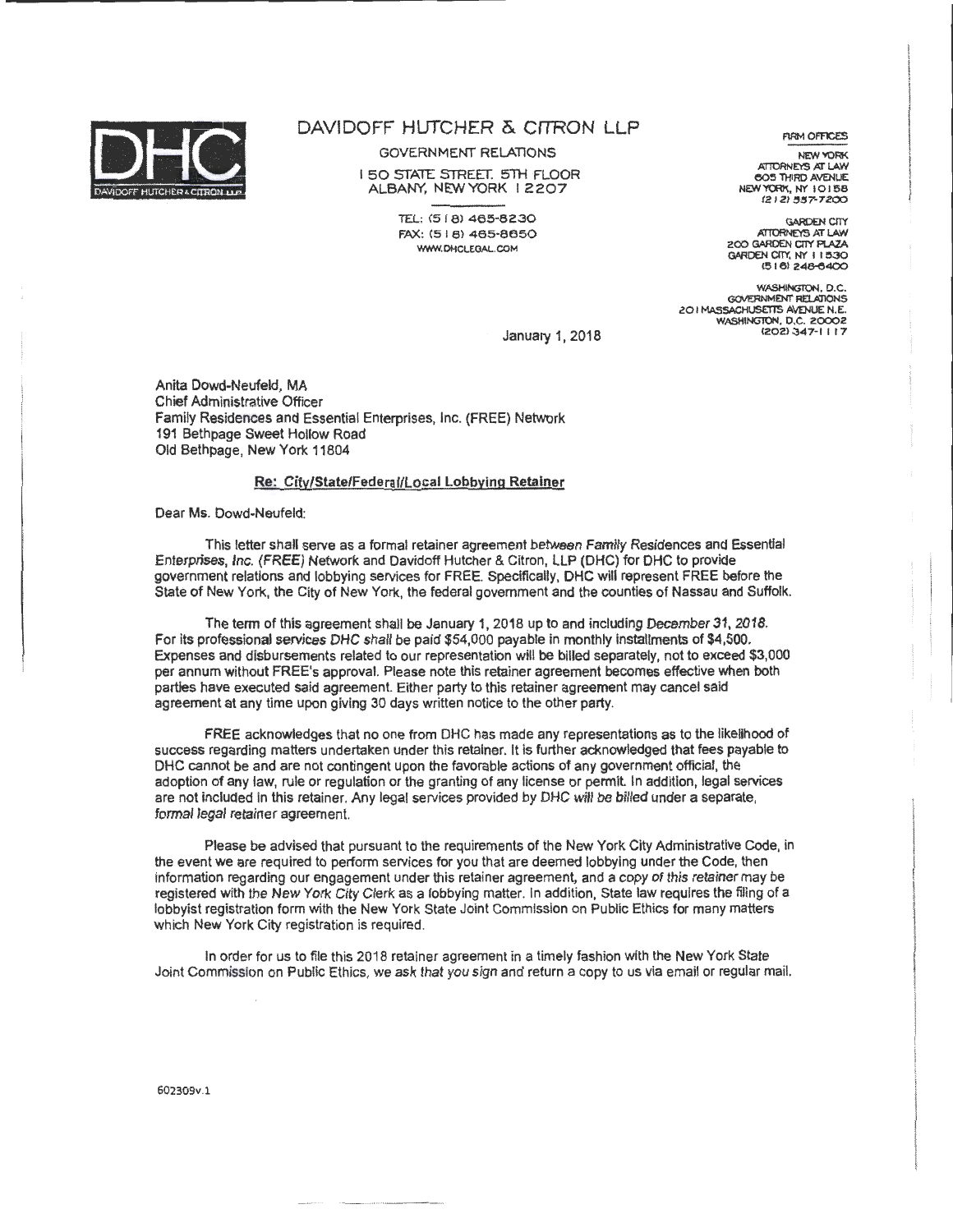January 1. 2018 Page 2

Thank you for your confidence in our firm.

---------------------------------- --- --------- --------- -- -- -

Sincerely, Stephen-A. Wall

Chair, State Government Relations Practice Group

Agreed to and Accepted:

Family Residences and Essential Enterprises, Inc. (FREE) Network

anita Dowd-Neufeld, MA

Chief Administrative Officer

<sup>J</sup>*- /t -J Y* 

Date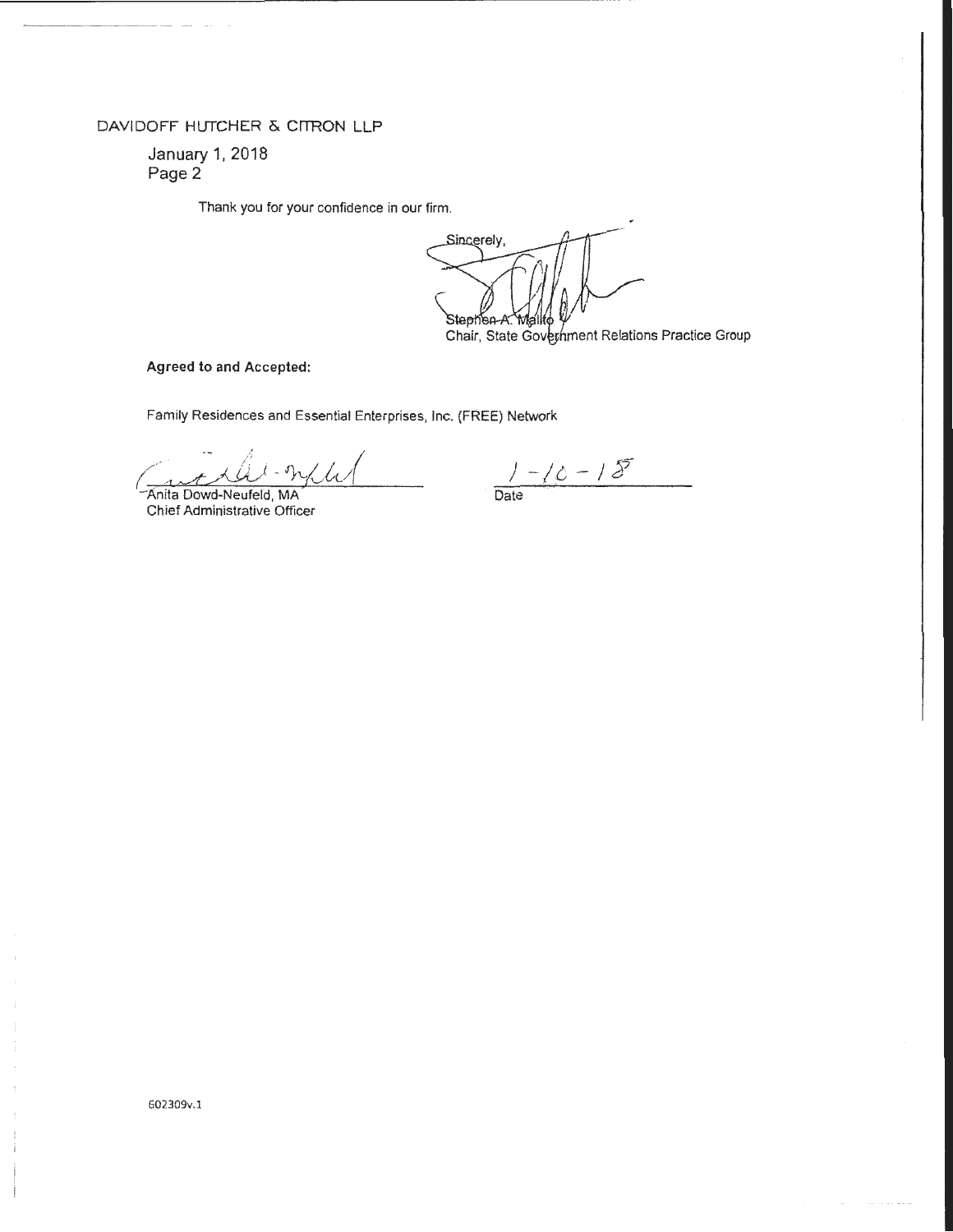

**Ainsign East Air (24)** おいまいました人の時に **NEW YORK LIEW YORK A GUITER** 

**1. 4421(5) あずがある TANDARY STORE REAL IN** WINNING FOR STRING STAT

a storiena na egyptila<br>Storiena szer

Amauscund, 2010

Dies sitze munities litter affection. North Store Good of Library, **THE EXAMPLE AND THE** Securi New York, 090

Part Gyarmment Astropert armor - 2016 - Auto

Dentor labilities

the short and spreased monitoring to bulk removal or a communication of the state e din , 2014 (n. 2015), at a high is all qualitations in the Day distantifician (2515 an idea (iD) is a providi<br>To the une had supported durable has sented ris the North Slame should also denote the lang Strate (

eftspravisions toutre inconcrusies in the engage of an opposition frances in autocomplete around 

. In the corresponding and the property plants of the complete security and the states and capability naiswand called a stace which should

STOCK-B

Congrection (Aspection)

**BILLY** share there that do not hands

inglessfully that Antalog anniversal the **CONGER**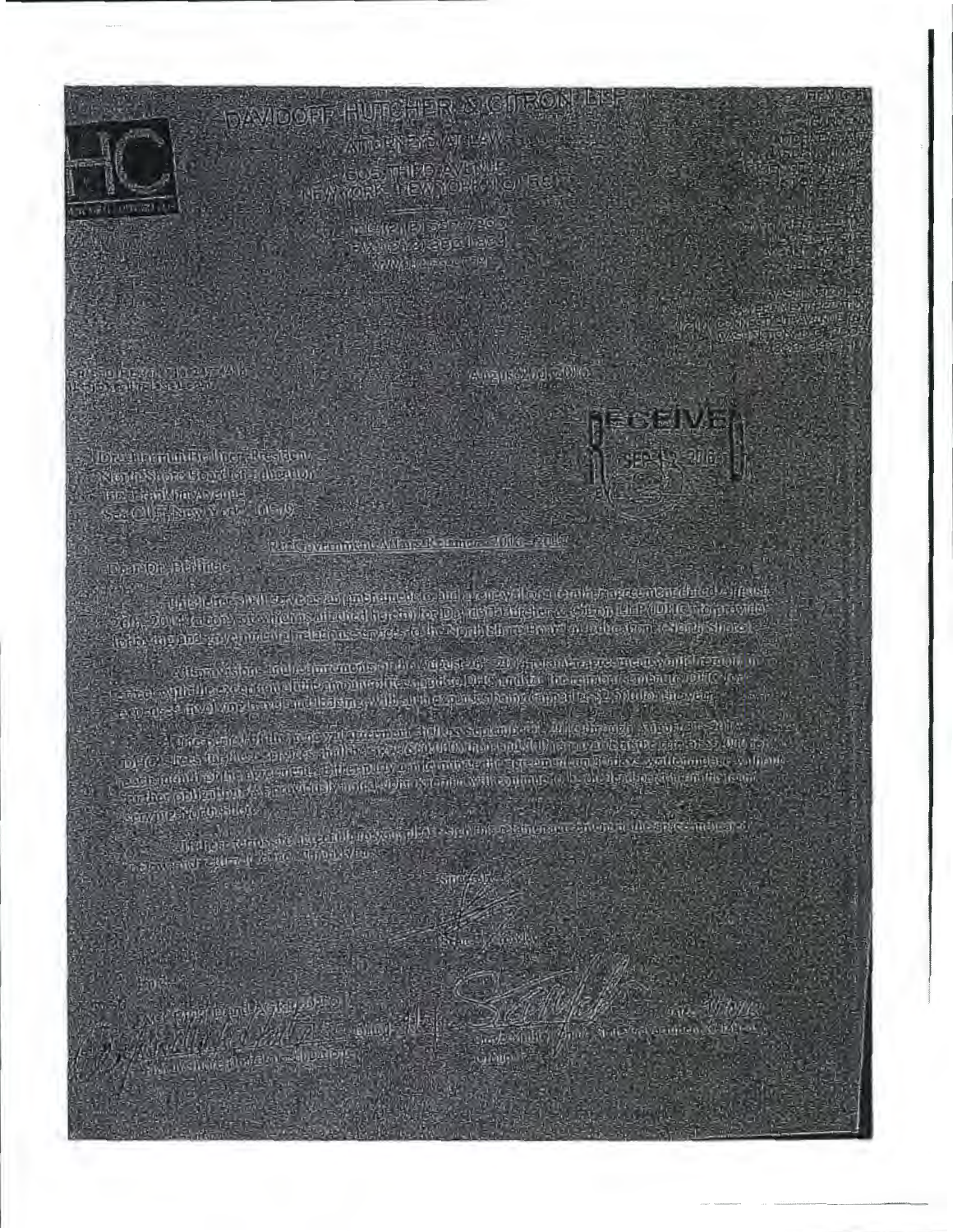

ATIORNEYS AT LAW

605 THIRD AVENUE NEW YORK, NEW YORK I 0 I 58

> TEL: (21 2) 557-7200 FAX: (2 I 2) 286· I 884 WWW.DHCLEGAL.COM

WRITER'S DIRECT: (646) 428-3206 E-MAIL: cc@dhclegal.com

December 18, 2017

VIA ELECTRONIC MAIL: avournou@avcmg.net

Mr. Antonios Vournou A. Voumou Construction Management Group LLC 6500 Jericho Turnpike Syosset, New York 11791

Re: Retainer Agreement



Dear Mr. Voumou:

This letter, when signed by you and returned to us, shall serve as the retainer for this firm to represent A. Vournou Construction Management Group LLC, beginning January 1, 2018 until December 31, 2018, in connection with various branches of New York State and New York City's government.

You acknowledge that neither the law firm nor anyone associated with it has made any representations to you concerning the potential success or failure of the matters to be undertaken by the law firm on your behalf.

In consideration of these services, we agree to accept, as and for our fees in this matter, a sum of Two Thousand Five Hundred (\$2,500.00) Dollars per month (the "Monthly Fee"). The first payment of which is due upon the execution of this retainer and thereafter on the  $1<sup>st</sup>$  of each month.

In addition to the firm's fees, during the course of our representation, costs may be incurred for which you will be responsible. These costs include items such as Federal Express and similar fees, filing fees and travel costs. You will be billed separately for all costs incurred on your behalf.

The State of New York has recently adopted a Fee Dispute Resolution Program that provides for informal and expeditious resolution of fee disputes between attorneys and clients. Among other things, that program permits a client under some circumstances to demand that a

FIRM OFFICES

**GARDEN CITY ATTORNEYS AT LAW** 200 GARDEN CITY PlAZA GARDEN CITY, NY 11530  $(516)$  248-6400

*ALBANY*  GOVERNMENT RELATIONS I 50 STATE STREET ALBANY, NY 12207 (5 I 6) 465-8230

WASHINGTON, O.C. GOVERNMENT RELA110N5 I 2 I I CONNECTICUT AVENUE, N.W. WASHINcrTON, D.C. 20036 (202)347-1 I 17

591024v.l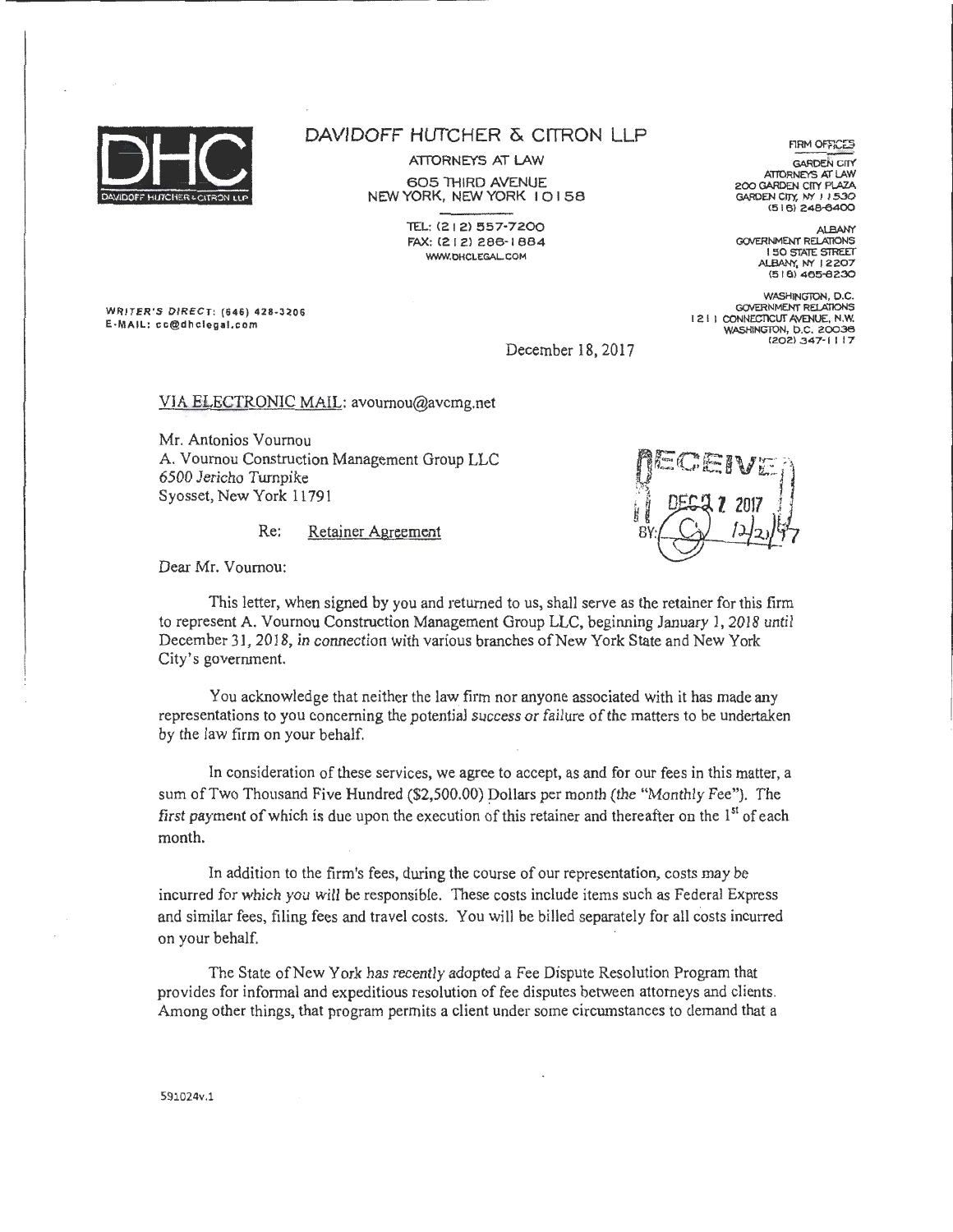# DAVIDOFF HUTCHER 0. CITRON LLP Mr. Antonios Vournou December<sup>18</sup>, 2017 Page 2

fee disputed be arbitrated. We will provide the necessary information concerning this program in the event of a dispute concerning our fee, or at your request.

Pursuant to the provisions of the New York City Administrative Code ("Administrative Code") and the laws of the State of New York ("State Laws"), certain of the tasks to be undertaken by the firm pursuant to this retainer agreement may be deemed to be "lobbying activities" and require registration with, respectively the New York City Clerk and the New York State Joint Commission On Public Ethics. The lobbying laws also require the periodic reporting of lobbying activities as well as the compensation received and expenses incurred in connection with such activities. The law also requires that you, as the client, shall file an annual report concerning the fees and expenses paid to the firm. To the extent registration is required you agree to fully cooperate with respect to all requirements of the Administrative Code and the State Laws as set forth below.

New York State filing reports as follows: New York State Joint Commission on Public Ethics; Semi-annual report must be filed by July  $15<sup>th</sup>$  of the current year AND by the  $15<sup>th</sup>$  day of January of the following year. The New York City Clerk requires a client annual due in January of the following year. Our office will be sending out a letter(s) reminding you of these deadlines and will assist you with these filings.

The City Clerk's procedures for registration require that clients enroll in the City's online lobbyist registration system. You agree that you will comply with this client enrollment requirement within five days of receiving notification from the firm. Your failure to fulfill this enrollment obligation will prevent the fitm from fulfilling our registration obligation in violation oflaw, and, therefore, we cannot undertake any activities under this retainer agreement that are defined as lobbying until the enrollment and registration requirements are met. We will assist you with respect to fulfilling your enrollment obligation as well as satisfying your annual reporting requirements.

In order for us to file this 2017 retainer agreement in a timely fashion with the New York State Joint Commission on Public Ethics and New York City Clerk, we ask that you sign and return a copy to us via email or regular mail.

In the event that it becomes necessary to file an action to recover the fees and costs set forth in this agreement, you agree that the Court shall award the prevailing party in such action reasonable attorneys' fees and costs. In connection therewith, we reserve the right to file an action on our own behalf, and the Court may award to us reasonable attorneys' fees and costs based upon the performance of legal services on our own behalf.

It is understood that our firm will diligently and faithfully attempt to pursue and prosecute your matter to the best of our abilities and in your best interest. You understand that we in no way guarantee any result or outcome regarding the subject matter of this retainer